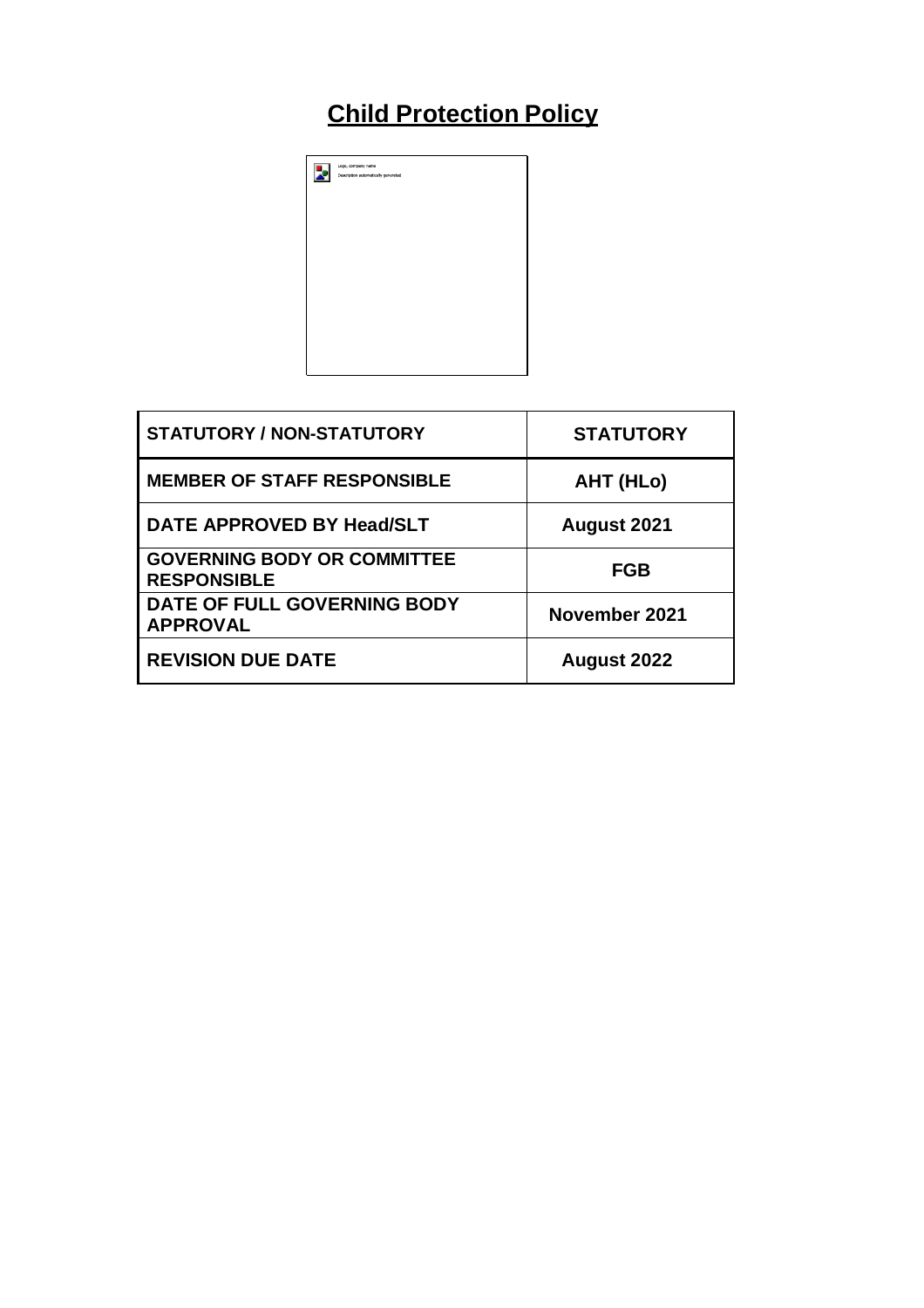# **Contents**

# <span id="page-1-0"></span>**Important contacts**

| ROLE/ORGANISATION                            | <b>NAME</b>        | <b>CONTACT DETAILS</b>                          |
|----------------------------------------------|--------------------|-------------------------------------------------|
| Designated safeguarding lead<br>(DSL)        | Helen Loveday      | hloveday@noadswood.hants.sch.uk<br>02380 840025 |
| Deputy DSL                                   | <b>Tracy Gates</b> | tgates@noadswood.hants.sch.uk                   |
| Local authority designated<br>officer (LADO) | Mark Blackwell     | 01962 876364<br>child.protection@hants.gov.uk   |
| Chair of governors                           | Paul Goater        | pgoater@noadswood.hants.sch.uk                  |
| Channel helpline                             |                    | 020 7340 7264                                   |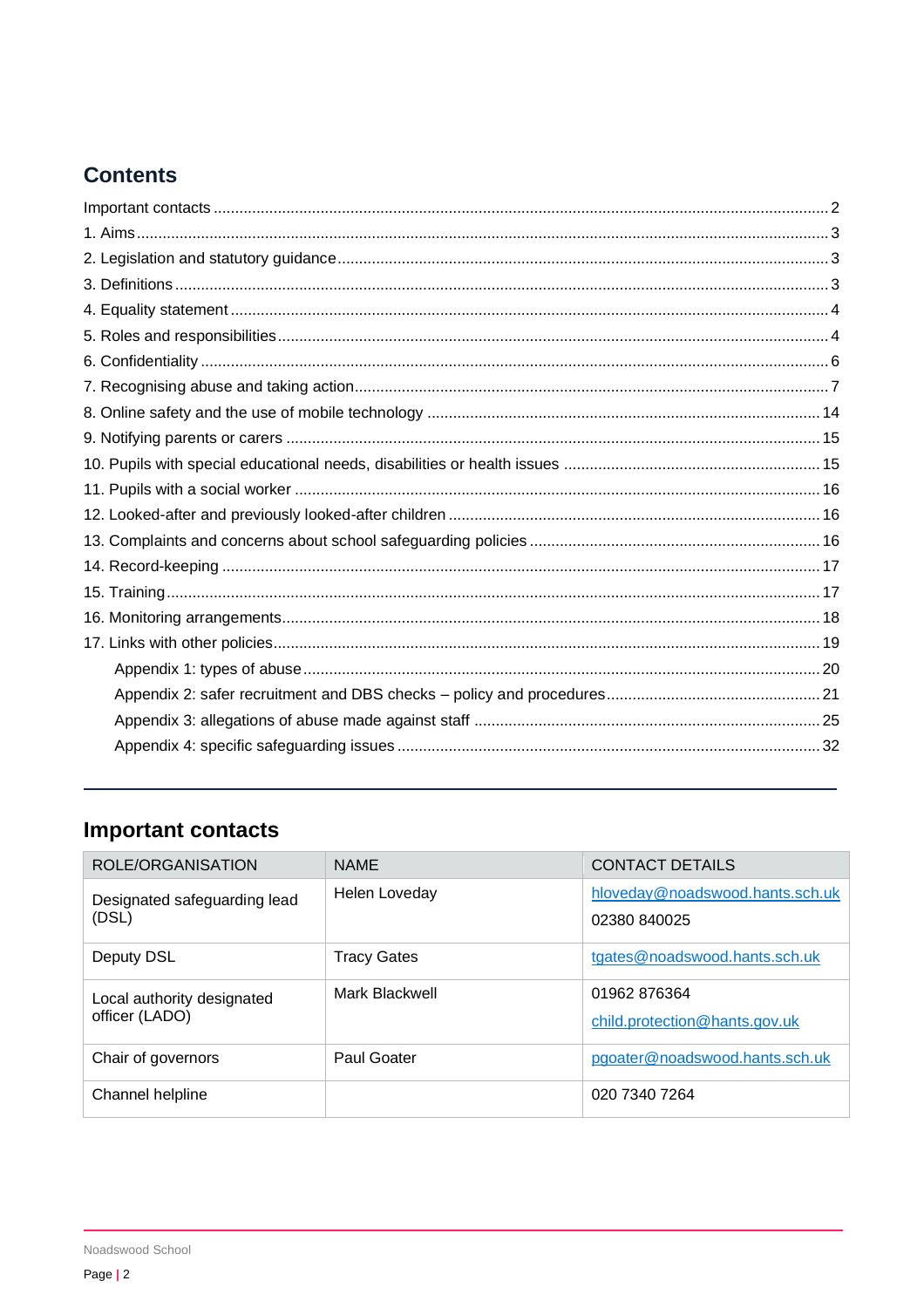# <span id="page-2-0"></span>**1. Aims**

The school aims to ensure that:

Appropriate action is taken in a timely manner to safeguard and promote children's welfare

All staff are aware of their statutory responsibilities with respect to safeguarding

Staff are properly training in recognising and reporting safeguarding issues

# <span id="page-2-1"></span>**2. Legislation and statutory guidance**

This policy is based on the Department for Education's statutory guidance [Keeping Children Safe in Education](https://www.gov.uk/government/publications/keeping-children-safe-in-education--2)  [\(2021\)](https://www.gov.uk/government/publications/keeping-children-safe-in-education--2) and [Working Together to Safeguard Children \(2018\),](https://www.gov.uk/government/publications/working-together-to-safeguard-children--2) and the [Governance Handbook.](https://www.gov.uk/government/publications/governance-handbook) We comply with this guidance and the arrangements agreed and published by our 3 local safeguarding partners.

This policy is also based on the following legislation:

Part 3 of the schedule to the [Education \(Independent School Standards\) Regulations 2014,](http://www.legislation.gov.uk/uksi/2014/3283/schedule/part/3/made) which places a duty on academies and independent schools to safeguard and promote the welfare of pupils at the school

[The Children Act 1989](http://www.legislation.gov.uk/ukpga/1989/41) (and [2004 amendment\)](http://www.legislation.gov.uk/ukpga/2004/31/contents), which provides a framework for the care and protection of children

Section 5B(11) of the Female Genital Mutilation Act 2003, as inserted by section 74 of the [Serious Crime Act](http://www.legislation.gov.uk/ukpga/2015/9/part/5/crossheading/female-genital-mutilation)  [2015,](http://www.legislation.gov.uk/ukpga/2015/9/part/5/crossheading/female-genital-mutilation) which places a statutory duty on teachers to report to the police where they discover that female genital mutilation (FGM) appears to have been carried out on a girl under 18

[Statutory guidance on FGM,](https://www.gov.uk/government/publications/multi-agency-statutory-guidance-on-female-genital-mutilation) which sets out responsibilities with regards to safeguarding and supporting girls affected by FGM

[The Rehabilitation of Offenders Act 1974,](http://www.legislation.gov.uk/ukpga/1974/53) which outlines when people with criminal convictions can work with children

Schedule 4 of the [Safeguarding Vulnerable Groups Act 2006,](http://www.legislation.gov.uk/ukpga/2006/47/schedule/4) which defines what 'regulated activity' is in relation to children

[Statutory guidance on the Prevent duty,](https://www.gov.uk/government/publications/prevent-duty-guidance) which explains schools' duties under the Counter-Terrorism and Security Act 2015 with respect to protecting people from the risk of radicalisation and extremism

This policy also complies with our funding agreement and articles of association.

# <span id="page-2-2"></span>**3. Definitions**

**Safeguarding and promoting the welfare of children** means:

Protecting children from maltreatment

Preventing impairment of children's mental and physical health or development

Ensuring that children grow up in circumstances consistent with the provision of safe and effective care

Taking action to enable all children to have the best outcomes

**Child protection** is part of this definition and refers to activities undertaken to prevent children suffering, or being likely to suffer, significant harm.

**Abuse** is a form of maltreatment of a child, and may involve inflicting harm or failing to act to prevent harm. Appendix 1 explains the different types of abuse.

**Neglect** is a form of abuse and is the persistent failure to meet a child's basic physical and/or psychological needs, likely to result in the serious impairment of the child's health or development. Appendix 1 defines neglect in more detail.

**Sharing of nudes and semi-nudes** (also known as sexting or youth produced sexual imagery) is where children share nude or semi-nude images, videos or live streams.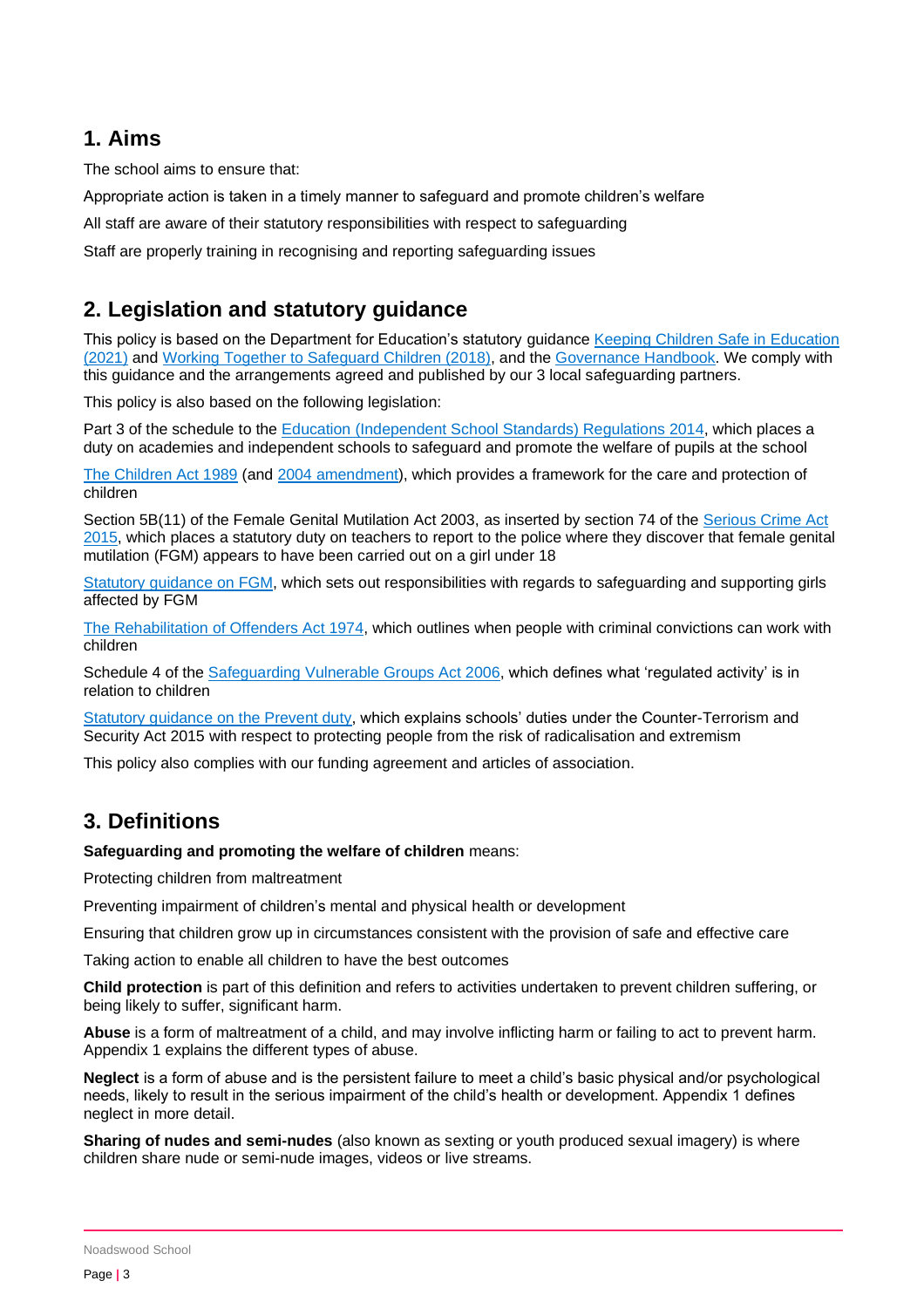**Children** includes everyone under the age of 18.

The following 3 **safeguarding partners** are identified in Keeping Children Safe in Education (and defined in the Children Act 2004, as amended by chapter 2 of the Children and Social Work Act 2017). They will make arrangements to work together to safeguard and promote the welfare of local children, including identifying and responding to their needs:

The local authority (LA)

A clinical commissioning group for an area within the LA

The chief officer of police for a police area in the LA area

# <span id="page-3-0"></span>**4. Equality statement**

Some children have an increased risk of abuse, and additional barriers can exist for some children with respect to recognising or disclosing it. We are committed to anti-discriminatory practice and recognise children's diverse circumstances. We ensure that all children have the same protection, regardless of any barriers they may face.

We give special consideration to children who:

Have special educational needs (SEN) or disabilities or health conditions (see section 10)

Are young carers

May experience discrimination due to their race, ethnicity, religion, gender identification or sexuality

Have English as an additional language

Are known to be living in difficult situations – for example, temporary accommodation or where there are issues such as substance abuse or domestic violence

Are at risk of FGM, sexual exploitation, forced marriage, or radicalisation

Are asylum seekers

Are at risk due to either their own or a family member's mental health needs

Are looked after or previously looked after (see section 12)

Are missing from education

Whose parent/carer has expressed an intention to remove them from school to be home educated

# <span id="page-3-1"></span>**5. Roles and responsibilities**

Safeguarding and child protection is **everyone's** responsibility. This policy applies to all staff, volunteers and governors in the school and is consistent with the procedures of the 3 safeguarding partners. Our policy and procedures also apply to extended school and off-site activities.

# **5.1 All staff**

All staff will read and understand part 1 and annex B of the Department for Education's statutory safeguarding guidance, [Keeping Children Safe in Education,](https://www.gov.uk/government/publications/keeping-children-safe-in-education--2) and review this guidance at least annually.

All staff will sign a declaration at the beginning of each academic year to say that they have reviewed the guidance.

All staff will be aware of:

Our systems which support safeguarding, including this child protection and safeguarding policy, the staff code of conduct, the role and identity of the designated safeguarding lead (DSL) and deputies, the behaviour policy, the safeguarding response to children who go missing from education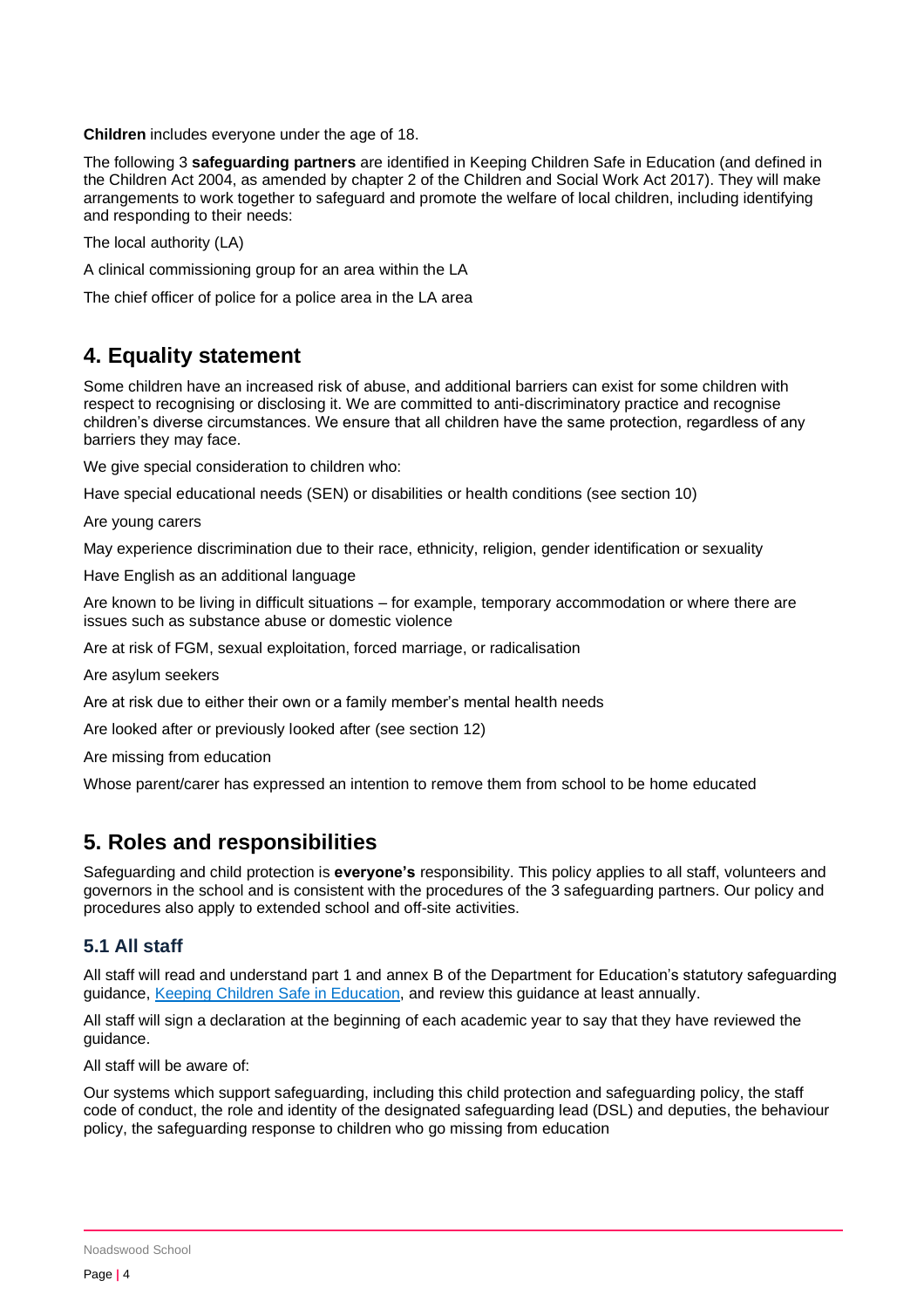The early help process (sometimes known as the common assessment framework) and their role in it, including identifying emerging problems, liaising with the DSL, and sharing information with other professionals to support early identification and assessment

The process for making referrals to local authority children's social care and for statutory assessments that may follow a referral, including the role they might be expected to play

What to do if they identify a safeguarding issue or a child tells them they are being abused or neglected, including specific issues such as FGM, and how to maintain an appropriate level of confidentiality while liaising with relevant professionals

The signs of different types of abuse and neglect, as well as specific safeguarding issues, such as peer-onpeer abuse, child sexual exploitation (CSE), child criminal exploitation (CCE), indicators of being at risk from or involved with serious violent crime, FGM and radicalisation

The importance of reassuring victims that they are being taken seriously and that they will be supported and kept safe

Section 15 and appendix 4 of this policy outline in more detail how staff are supported to do this.

## **5.2 The designated safeguarding lead (DSL)**

The DSL is a member of the senior leadership team. Our DSL is Mrs Helen Loveday – Assistant Headteacher]. The DSL takes lead responsibility for child protection and wider safeguarding in the school.

During term time, the DSL will be available during school hours for staff to discuss any safeguarding concerns. Outside of term time, Mrs Loveday can be contacted via email on hloveday@noadswood.hants.sch.uk

When the DSL is absent, the deputy DSLs will act as cover;

Miss K Marshall – Headteacher

Mr D Crowley – Assistant Headteacher

Mr D Rowling – Assistant Headteacher

Mr O Marsh – Year Leader

Miss L Fitzgerald – Assistant Year Leader

Miss J French – Assistant Year Leader

Miss T Gates – Careers and Work Related Learning Lead

Mrs D Ward – Assistant Year Leader

The DSL will be given the time, funding, training, resources and support to:

Provide advice and support to other staff on child welfare and child protection matters

Take part in strategy discussions and inter-agency meetings and/or support other staff to do so

Contribute to the assessment of children

Refer suspected cases, as appropriate, to the relevant body (local authority children's social care, Channel programme, Disclosure and Barring Service, and/or police), and support staff who make such referrals directly

The DSL will also keep the headteacher informed of any issues, and liaise with local authority case managers and designated officers for child protection concerns as appropriate.

The full responsibilities of the DSL are set out in their job description.

## **5.3 The governing board**

The governing board will: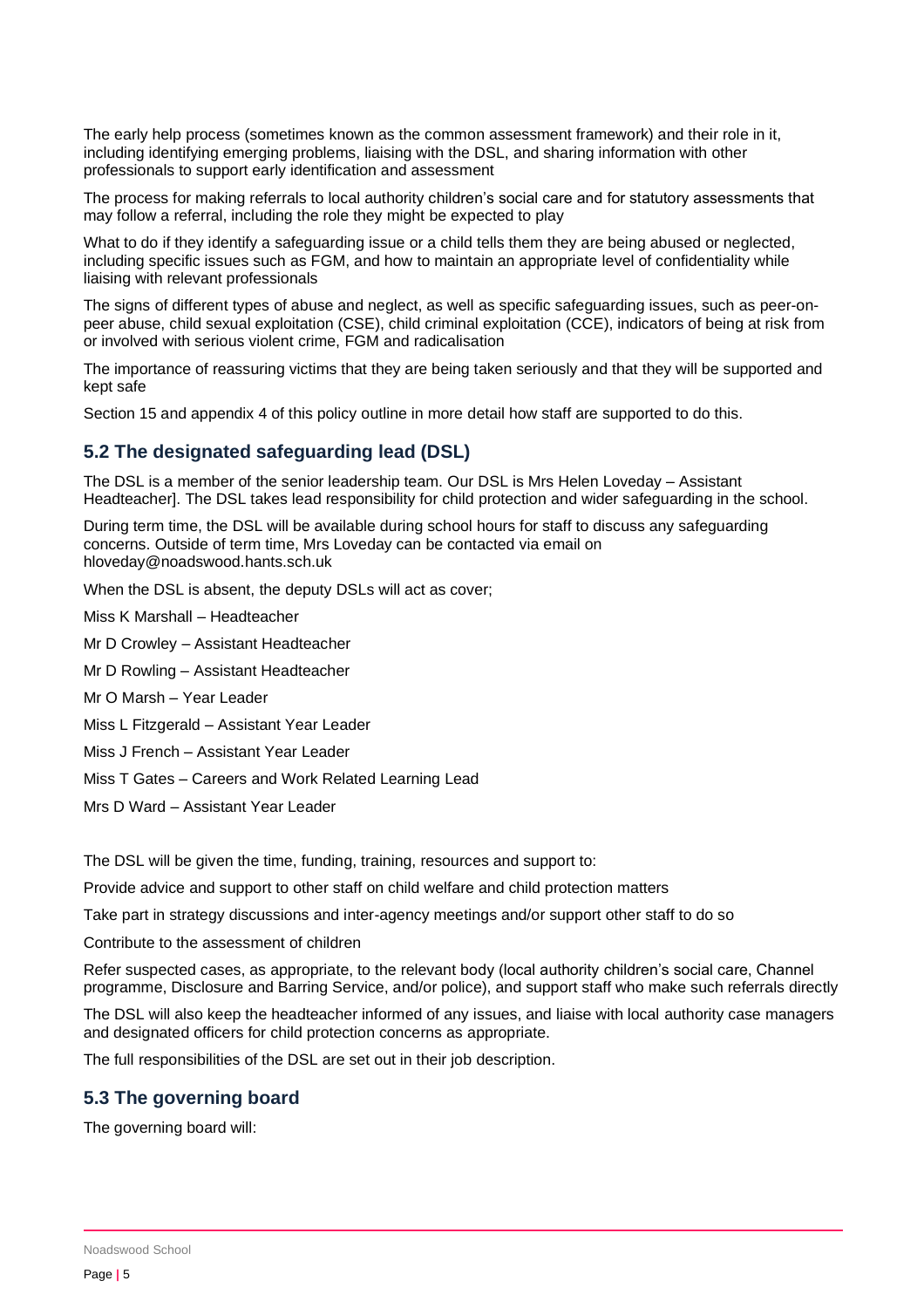Facilitate a whole-school approach to safeguarding, ensuring that safeguarding and child protection are at the forefront and underpin all relevant aspects of process and policy development

Evaluate and approve this policy at each review, ensuring it complies with the law, and hold the headteacher to account for its implementation

Appoint a senior trustee of the governing board to monitor the effectiveness of this policy in conjunction with the full governing board. This is always a different person from the DSL

The chair of governors will act as the 'case manager' in the event that an allegation of abuse is made against the headteacher, where appropriate (see appendix 3).

All governors will read Keeping Children Safe in Education in its entirety.

Section 15 of this policy has information on how governors are supported to fulfil their role.

### **5.4 The headteacher**

The headteacher is responsible for the implementation of this policy, including:

Ensuring that staff (including temporary staff) and volunteers:

- $\circ$  Are informed of our systems which support safeguarding, including this policy, as part of their induction
- $\circ$  Understand and follow the procedures included in this policy, particularly those concerning referrals of cases of suspected abuse and neglect

Communicating this policy to parents/carers when their child joins the school and via the school website

Ensuring that the DSL has appropriate time, funding, training and resources, and that there is always adequate cover if the DSL is absent

Ensuring that all staff undertake appropriate safeguarding and child protection training, and updating the content of the training regularly

Acting as the 'case manager' in the event of an allegation of abuse made against another member of staff or volunteer, where appropriate (see appendix 3)

# <span id="page-5-0"></span>**6. Confidentiality**

We maintain that all matters relating to child protection are to be treated as confidential and only shared as per the 'Information Sharing Advice for Practitioners' (DfE 2015) guidance There is a lawful basis for child protection concerns to be shared with agencies who have a statutory duty for child protection. Information will be shared with individuals within the school when it will help to ensure the child's safety and happiness within school. We note that:

Timely information sharing is essential to effective safeguarding

Fears about sharing information must not be allowed to stand in the way of the need to promote the welfare, and protect the safety, of children

The Data Protection Act (DPA) 2018 and UK GDPR do not prevent, or limit, the sharing of information for the purposes of keeping children safe

If staff need to share 'special category personal data', the DPA 2018 contains 'safeguarding of children and individuals at risk' as a processing condition that allows practitioners to share information without consent if it is not possible to gain consent, it cannot be reasonably expected that a practitioner gains consent, or if to gain consent would place a child at risk

Staff should never promise a child that they will not tell anyone about a report of abuse, as this may not be in the child's best interests

The government's [information sharing advice for safeguarding](https://www.gov.uk/government/publications/safeguarding-practitioners-information-sharing-advice) practitioners includes 7 'golden rules' for sharing information, and will support staff who have to make decisions about sharing information

Noadswood School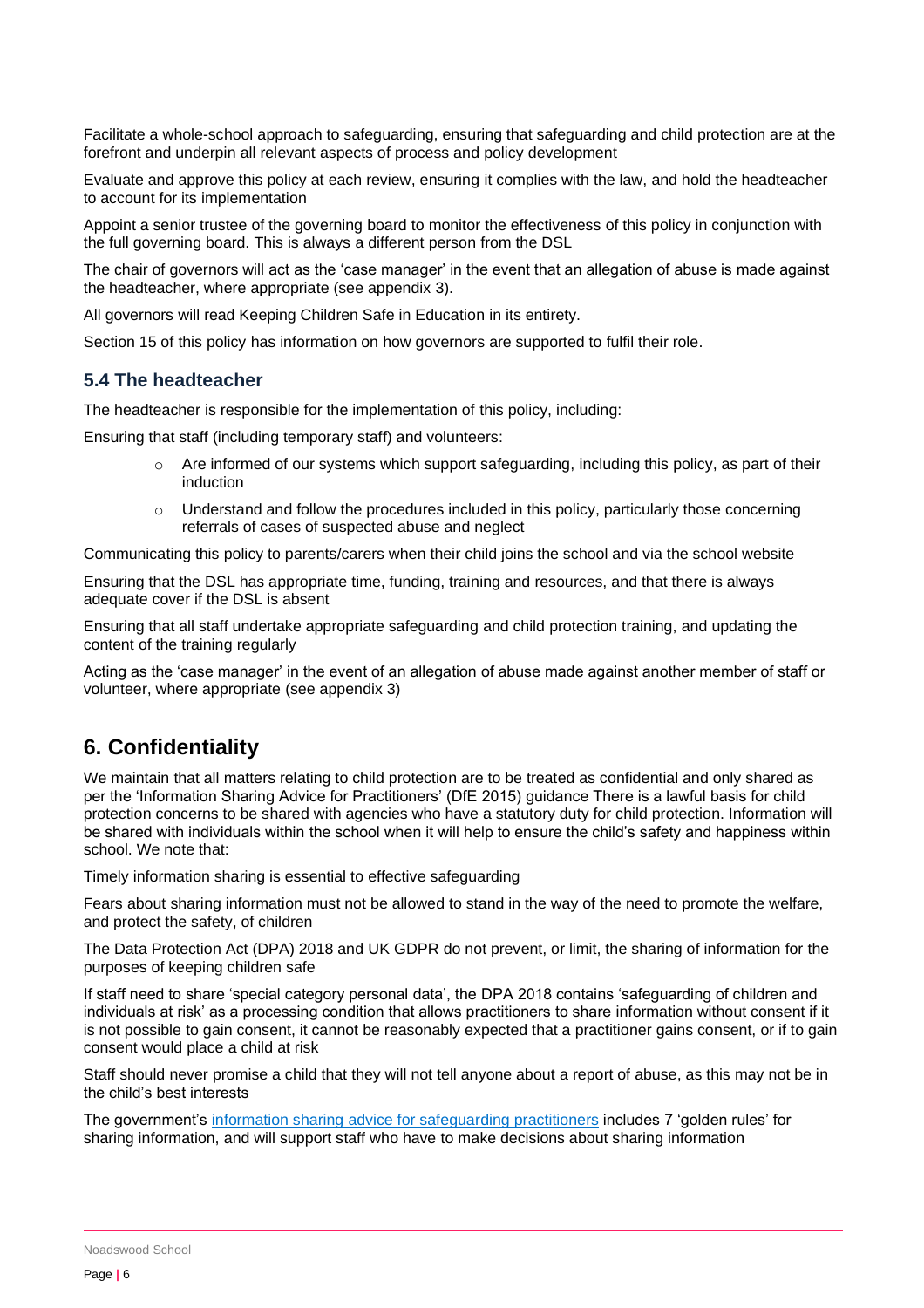If staff are in any doubt about sharing information, they should speak to the designated safeguarding lead (or deputy)

Confidentiality is also addressed in this policy with respect to record-keeping in section 14, and allegations of abuse against staff in appendix 3

# <span id="page-6-0"></span>**7. Recognising abuse and taking action**

Staff, volunteers and governors must follow the procedures set out below in the event of a safeguarding issue.

Please note – in this and subsequent sections, you should take any references to the DSL to mean "the DSL (or deputy DSL)".

## **7.1 If a child is suffering or likely to suffer harm, or in immediate danger**

Make a referral to children's social care and/or the police **immediately** if you believe a child is suffering or likely to suffer from harm, or is in immediate danger. **Anyone can make a referral.**

Tell the DSL (see section 5.2) as soon as possible if you make a referral directly.

To make a referral to Hampshire Local Authority, you can contact Hampshire Children's Services by telephone on 0300 555 1384 (out of hours number on 0300 555 1384) or by email at [childrens.services@hants.gov.uk.](mailto:childrens.services@hants.gov.uk)

You may also find this information by clicking the link below:

<https://www.gov.uk/report-child-abuse-to-local-council>

## **7.2 If a child makes a disclosure to you**

If a child discloses a safeguarding issue to you, you should:

Listen to and believe them. Allow them time to talk freely and do not ask leading questions

Stay calm and do not show that you are shocked or upset

Tell the child they have done the right thing in telling you. Do not tell them they should have told you sooner

Explain what will happen next and that you will have to pass this information on. Do not promise to keep it a secret

Write up your conversation, preferably on to CPOMS, as soon as possible in the child's own words. Stick to the facts, and do not put your own judgement on it

Sign and date the write-up and pass it on to the DSL. Alternatively, if appropriate, make a referral to children's social care and/or the police directly (see 7.1), and tell the DSL as soon as possible that you have done so. Aside from these people, do not disclose the information to anyone else unless told to do so by a relevant authority involved in the safeguarding process

## **7.3 If you discover that FGM has taken place or a pupil is at risk of FGM**

Keeping Children Safe in Education explains that FGM comprises "all procedures involving partial or total removal of the external female genitalia, or other injury to the female genital organs".

FGM is illegal in the UK and a form of child abuse with long-lasting, harmful consequences. It is also known as 'female genital cutting', 'circumcision' or 'initiation'.

Possible indicators that a pupil has already been subjected to FGM, and factors that suggest a pupil may be at risk, are set out in appendix 4 of this policy.

**Any teacher** who either:

• Is informed by a girl under 18 that an act of FGM has been carried out on her; or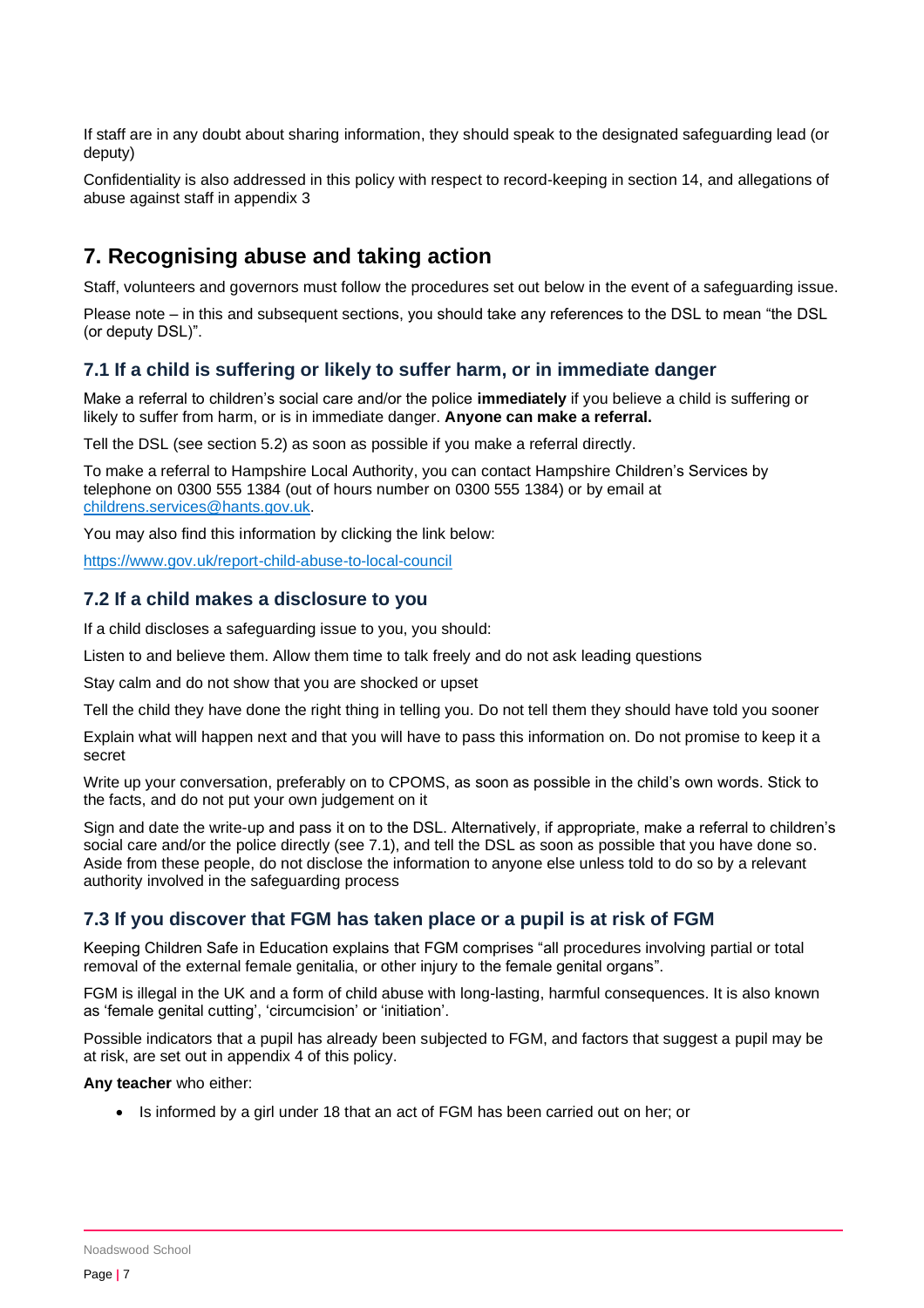• Observes physical signs which appear to show that an act of FGM has been carried out on a girl under 18 and they have no reason to believe that the act was necessary for the girl's physical or mental health or for purposes connected with labour or birth

Must immediately report this to the police, personally. This is a mandatory statutory duty, and teachers will face disciplinary sanctions for failing to meet it.

Unless they have been specifically told not to disclose, they should also discuss the case with the DSL and involve children's social care as appropriate.

**Any other member of staff** who discovers that an act of FGM appears to have been carried out on a **pupil under 18** must speak to the DSL and follow our local safeguarding procedures.

The duty for teachers mentioned above does not apply in cases where a pupil is *at risk* of FGM or FGM is suspected but is not known to have been carried out. Staff should not examine pupils.

**Any member of staff** who suspects a pupil is *at risk* of FGM or suspects that FGM has been carried out must speak to the DSL and follow our local safeguarding procedures – contacting them via telephone on either the professionals line or children's services telephone number 0300 555 1384.

## **7.4 If you have concerns about a child (as opposed to believing a child is suffering or likely to suffer from harm, or is in immediate danger)**

Figure 1 below, before section 7.7, illustrates the procedure to follow if you have any concerns about a child's welfare.

Where possible, speak to the DSL first to agree a course of action.

If in exceptional circumstances the DSL is not available, this should not delay appropriate action being taken. Speak to a member of the senior leadership team and/or take advice from local authority children's social care. You can also seek advice at any time from the NSPCC helpline on 0808 800 5000. Share details of any actions you take with the DSL as soon as practically possible.

Make a referral to local authority children's social care directly, if appropriate (see 'Referral' below). Share any action taken with the DSL as soon as possible.

### **Early help**

If early help is appropriate, the DSL will generally lead on liaising with other agencies and setting up an interagency assessment as appropriate. Staff may be required to support other agencies and professionals in an early help assessment, in some cases acting as the lead practitioner.

The DSL will keep the case under constant review and the school will consider a referral to local authority children's social care if the situation does not seem to be improving. Timelines of interventions will be monitored and reviewed.

Referrals to Hampshire Early Help are made via the EHH referral form and information on the Early Help process can be found by clicking here:<https://www.hampshirescp.org.uk/parents-and-carers/early-help/>

### **Referral**

If it is appropriate to refer the case to local authority children's social care or the police, the DSL will make the referral or support you to do so.

If you make a referral directly (see section 7.1), you must tell the DSL as soon as possible.

The local authority will make a decision within 1 working day of a referral about what course of action to take and will let the person who made the referral know the outcome. The DSL or person who made the referral must follow up with the local authority if this information is not made available, and ensure outcomes are properly recorded.

If the child's situation does not seem to be improving after the referral, the DSL or person who made the referral must follow local escalation procedures to ensure their concerns have been addressed and that the child's situation improves.

In order to make a referral directly to children's services, professionals are able to use the Inter Agency Referral Form (IARF) which can be found by clicking this link: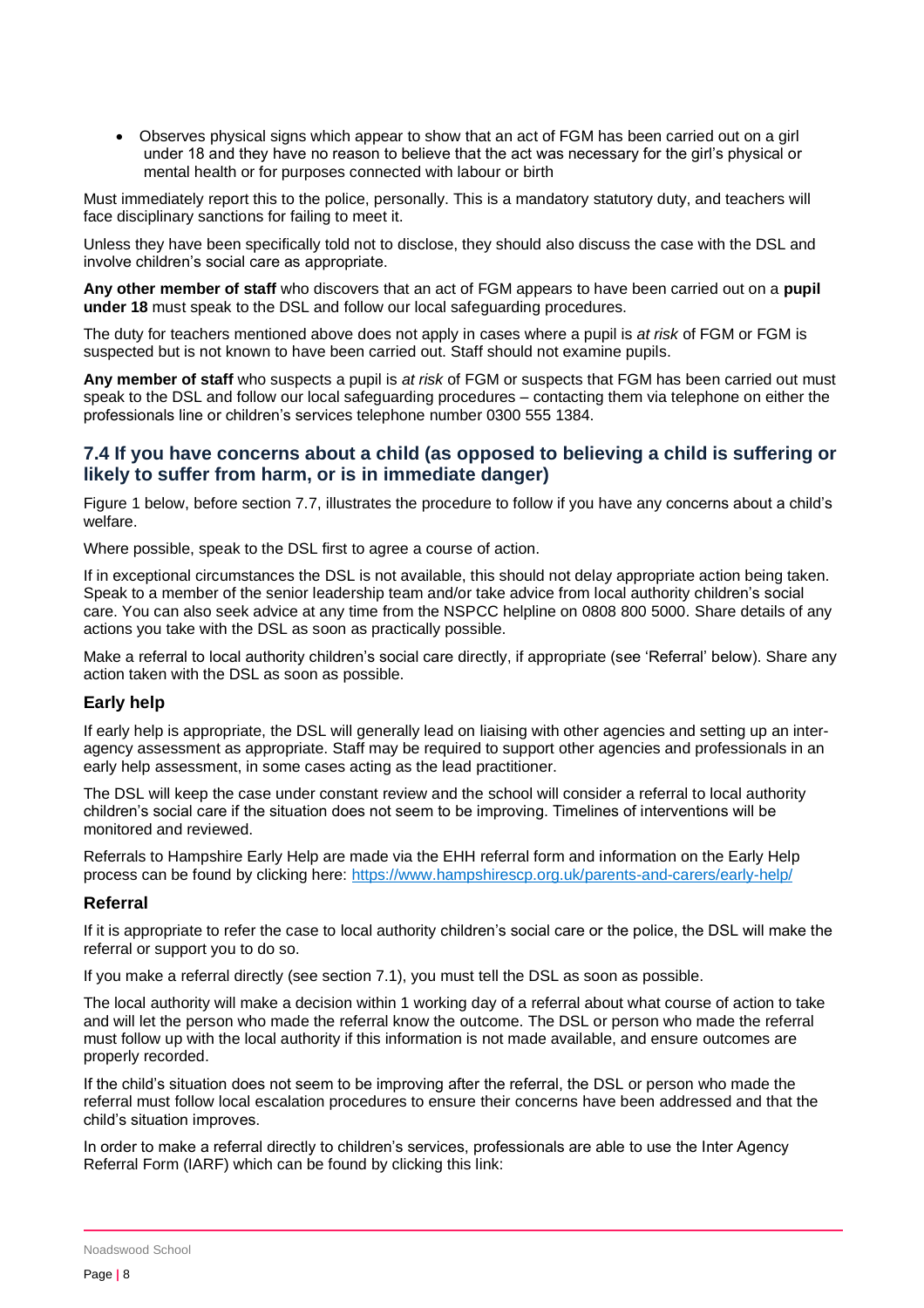[https://forms.hants.gov.uk/en/AchieveForms/?form\\_uri=sandbox-publish://AF-Process-7e6115a7-b0ba-484d-](https://forms.hants.gov.uk/en/AchieveForms/?form_uri=sandbox-publish://AF-Process-7e6115a7-b0ba-484d-991f-084c1248ac72/AF-Stage-52cf8e73-0daf-47d4-bb55-0fdad856d3e6/definition.json&redirectlink=/en&cancelRedirectLink=/en)[991f-084c1248ac72/AF-Stage-52cf8e73-0daf-47d4-bb55-](https://forms.hants.gov.uk/en/AchieveForms/?form_uri=sandbox-publish://AF-Process-7e6115a7-b0ba-484d-991f-084c1248ac72/AF-Stage-52cf8e73-0daf-47d4-bb55-0fdad856d3e6/definition.json&redirectlink=/en&cancelRedirectLink=/en) [0fdad856d3e6/definition.json&redirectlink=/en&cancelRedirectLink=/en](https://forms.hants.gov.uk/en/AchieveForms/?form_uri=sandbox-publish://AF-Process-7e6115a7-b0ba-484d-991f-084c1248ac72/AF-Stage-52cf8e73-0daf-47d4-bb55-0fdad856d3e6/definition.json&redirectlink=/en&cancelRedirectLink=/en)

# **7.5 If you have concerns about extremism**

If a child is not suffering or likely to suffer from harm, or in immediate danger, where possible speak to the DSL first to agree a course of action.

If in exceptional circumstances the DSL is not available, this should not delay appropriate action being taken. Speak to a member of the senior leadership team and/or seek advice from local authority children's social care. Make a referral to local authority children's social care directly, if appropriate (see 'Referral' above). Inform the DSL or deputy as soon as practically possible after the referral.

Where there is a concern, the DSL will consider the level of risk and decide which agency to make a referral to. This could include [Channel,](https://www.gov.uk/government/publications/channel-guidance) the government's programme for identifying and supporting individuals at risk of being drawn into terrorism, or the local authority children's social care team.

The Department for Education also has a dedicated telephone helpline, 020 7340 7264, which school staff and governors can call to raise concerns about extremism with respect to a pupil. You can also email [counter.extremism@education.gov.uk.](mailto:counter.extremism@education.gov.uk) Note that this is not for use in emergency situations.

In an emergency, call 999 or the confidential anti-terrorist hotline on 0800 789 321 if you:

Think someone is in immediate danger

Think someone may be planning to travel to join an extremist group

See or hear something that may be terrorist-related

## **7.6 If you have a mental health concern**

Mental health problems can, in some cases, be an indicator that a child has suffered or is at risk of suffering abuse, neglect or exploitation.

Staff will be alert to behavioural signs that suggest a child may be experiencing a mental health problem or be at risk of developing one.

If you have a mental health concern about a child that is also a safeguarding concern, take immediate action by following the steps in section 7.4.

If you have a mental health concern that is **not** also a safeguarding concern, speak to the DSL to agree a course of action.

You are also able to refer to the Department for Education guidance on [mental health and behaviour in](https://www.gov.uk/government/publications/mental-health-and-behaviour-in-schools--2)  [schools](https://www.gov.uk/government/publications/mental-health-and-behaviour-in-schools--2) for more information.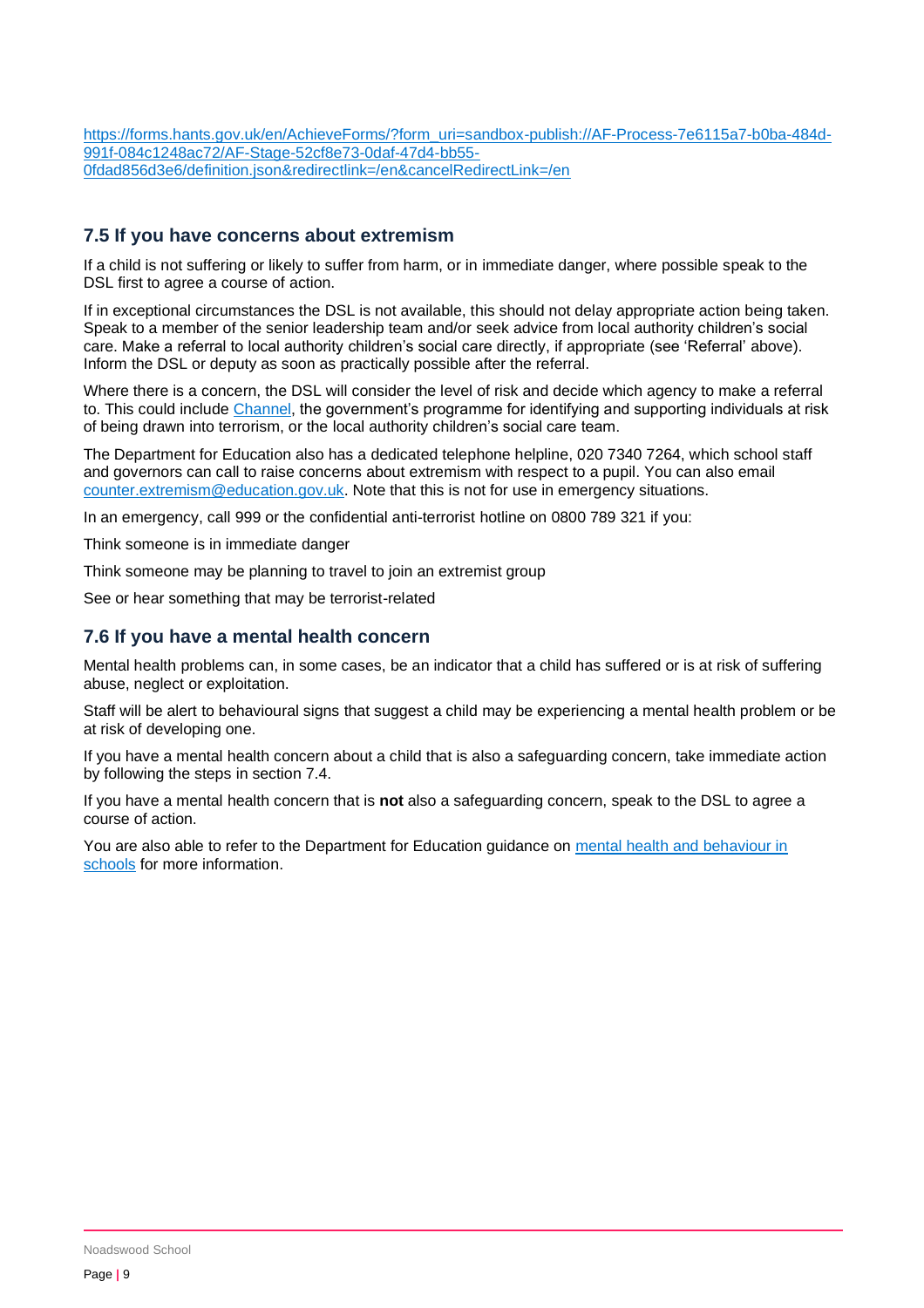## **Figure 1: procedure if you have concerns about a child's welfare (as opposed to believing a child is suffering or likely to suffer from harm, or in immediate danger)**

(Note – if the DSL is unavailable, this should not delay action. See section 7.4 for what to do.)

Noadswood School

 $\overline{\mathbf{z}}$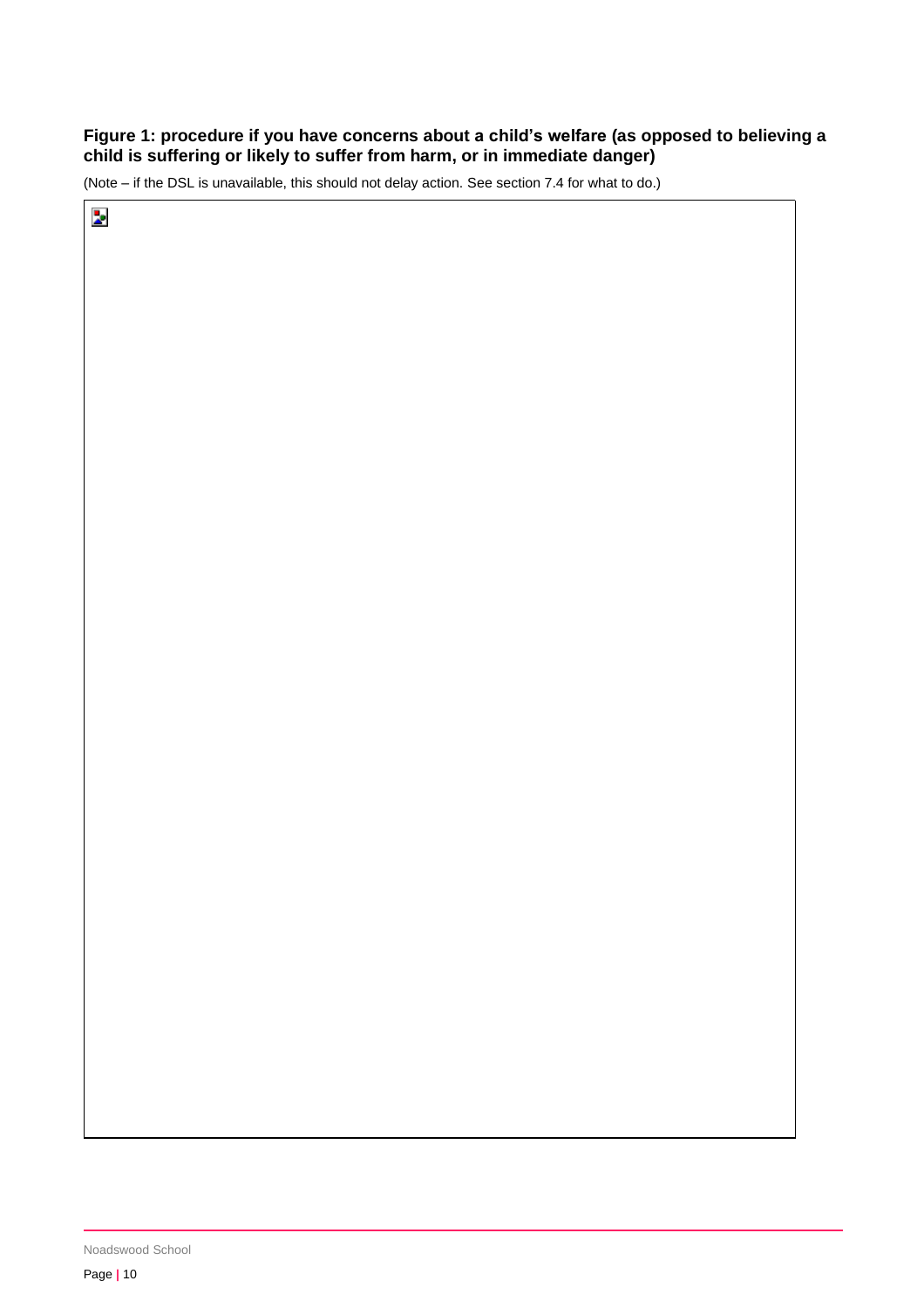## **7.7 Concerns about a staff member, supply teacher, volunteer or contractor**

If you have concerns about a member of staff (including a supply teacher, volunteer or contractor), or an allegation is made about a member of staff (including a supply teacher, volunteer or contractor) posing a risk of harm to children, speak to the headteacher as soon as possible. If the concerns/allegations are about the headteacher, speak to the chair of governors.

The headteacher/chair of governors will then follow the procedures set out in appendix 3, if appropriate.

Where you believe there is a conflict of interest in reporting a concern or allegation about a member of staff (including a supply teacher, volunteer or contractor) to the headteacher, report it directly to the local authority designated officer (LADO).

## **7.8 Allegations of abuse made against other pupils**

We recognise that children are capable of abusing their peers. Abuse will never be tolerated or passed off as "banter", "just having a laugh" or "part of growing up", as this can lead to a culture of unacceptable behaviours and an unsafe environment for pupils.

We also recognise the gendered nature of peer-on-peer abuse. However, all peer-on-peer abuse is unacceptable and will be taken seriously.

Most cases of pupils hurting other pupils will be dealt with under our school's behaviour policy, but this child protection and safeguarding policy will apply to any allegations that raise safeguarding concerns. This might include where the alleged behaviour:

Is serious, and potentially a criminal offence

Could put pupils in the school at risk

Is violent

Involves pupils being forced to use drugs or alcohol

Involves sexual exploitation, sexual abuse or sexual harassment, such as indecent exposure, sexual assault, upskirting or sexually inappropriate pictures or videos (including the sharing of nudes and semi-nudes)

See appendix 4 for more information about peer-on-peer abuse.

#### **Procedures for dealing with allegations of peer-on-peer abuse**

If a pupil makes an allegation of abuse against another pupil:

You must record the allegation and tell the DSL, but do not investigate it

The DSL will contact the local authority children's social care team and follow its advice, as well as the police if the allegation involves a potential criminal offence

The DSL will put a risk assessment and support plan into place for all children involved (including the victim(s), the child(ren) against whom the allegation has been made and any others affected) with a named person they can talk to if needed

The DSL will contact the children and adolescent mental health services (CAMHS), if appropriate

The DSL will ensure that all records are updated to reflect the allegation and the actions taken.

#### **Creating a supportive environment in school and minimising the risk of peer-on-peer abuse**

We recognise the importance of taking proactive action to minimise the risk of peer-on-peer abuse, and of creating a supportive environment where victims feel confident in reporting incidents.

To achieve this, we will:

Challenge any form of derogatory or sexualised language or inappropriate behaviour between peers, including requesting or sending sexual images

Be vigilant to issues that particularly affect different genders – for example, sexualised or aggressive touching or grabbing towards female pupils, and initiation or hazing type violence with respect to boys

Ensure our curriculum helps to educate pupils about appropriate behaviour and consent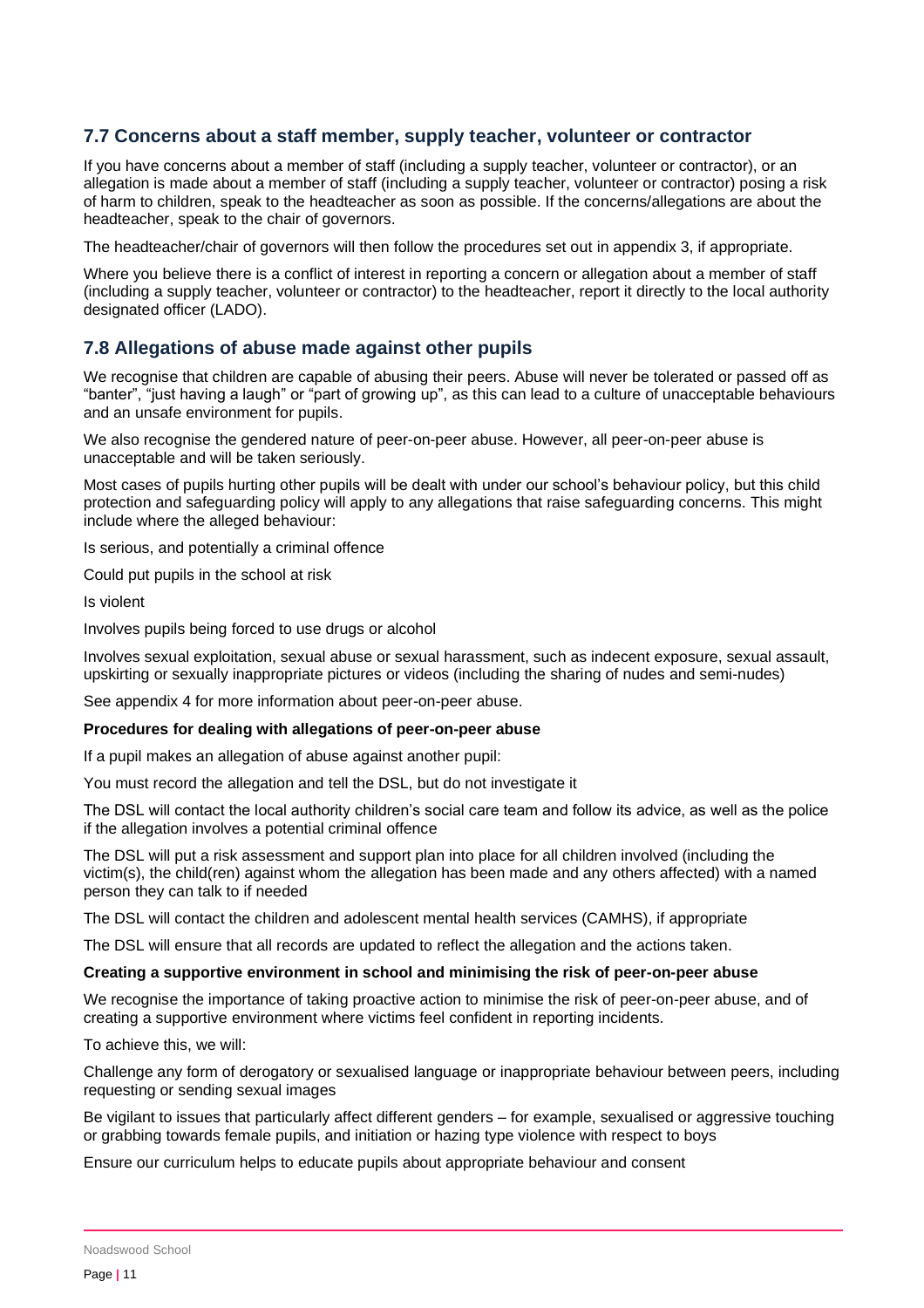Ensure pupils are able to easily and confidently report abuse using our reporting systems (as described in section 7.10 below)

Ensure staff reassure victims that they are being taken seriously

Ensure staff are trained to understand:

- How to recognise the indicators and signs of peer-on-peer abuse, and know how to identify it and respond to reports
- o That even if there are no reports of peer-on-peer abuse in school, it does not mean it is not happening – staff should maintain an attitude of "it could happen here"
- o That if they have any concerns about a child's welfare, they should act on them immediately rather than wait to be told, and that victims may not always make a direct report. For example:
	- Children can show signs or act in ways they hope adults will notice and react to
	- A friend may make a report
	- A member of staff may overhear a conversation
	- A child's behaviour might indicate that something is wrong
- $\circ$  That certain children may face additional barriers to telling someone because of their vulnerability, disability, gender, ethnicity and/or sexual orientation
- $\circ$  That a pupil harming a peer could be a sign that the child is being abused themselves, and that this would fall under the scope of this policy
- $\circ$  The important role they have to play in preventing peer-on-peer abuse and responding where they believe a child may be at risk from it
- o That they should speak to the DSL if they have any concerns

### **7.9 Sharing of nudes and semi-nudes ('sexting')**

Our approach is based on [guidance from the UK Council for Internet Safety](https://www.gov.uk/government/publications/sharing-nudes-and-semi-nudes-advice-for-education-settings-working-with-children-and-young-people) and is appropriate for all staff including for [DSLs and senior leaders.](https://assets.publishing.service.gov.uk/government/uploads/system/uploads/attachment_data/file/609874/6_2939_SP_NCA_Sexting_In_Schools_FINAL_Update_Jan17.pdf)

#### **Your responsibilities when responding to an incident**

If you are made aware of an incident involving the consensual or non-consensual sharing of nude or seminude images/videos (also known as 'sexting' or 'youth produced sexual imagery'), you must report it to the DSL immediately.

You must **not**:

View, copy, print, share, store or save the imagery yourself, or ask a pupil to share or download it (if you have already viewed the imagery by accident, you must report this to the DSL)

Delete the imagery or ask the pupil to delete it

Ask the pupil(s) who are involved in the incident to disclose information regarding the imagery (this is the DSL's responsibility)

Share information about the incident with other members of staff, the pupil(s) it involves or their, or other, parents and/or carers

Say or do anything to blame or shame any young people involved

You should explain that you need to report the incident, and reassure the pupil(s) that they will receive support and help from the DSL.

#### **Initial review meeting**

Following a report of an incident, the DSL will hold an initial review meeting with appropriate school staff – this may include the staff member who reported the incident and the safeguarding or leadership team that deals with safeguarding concerns. This meeting will consider the initial evidence and aim to determine: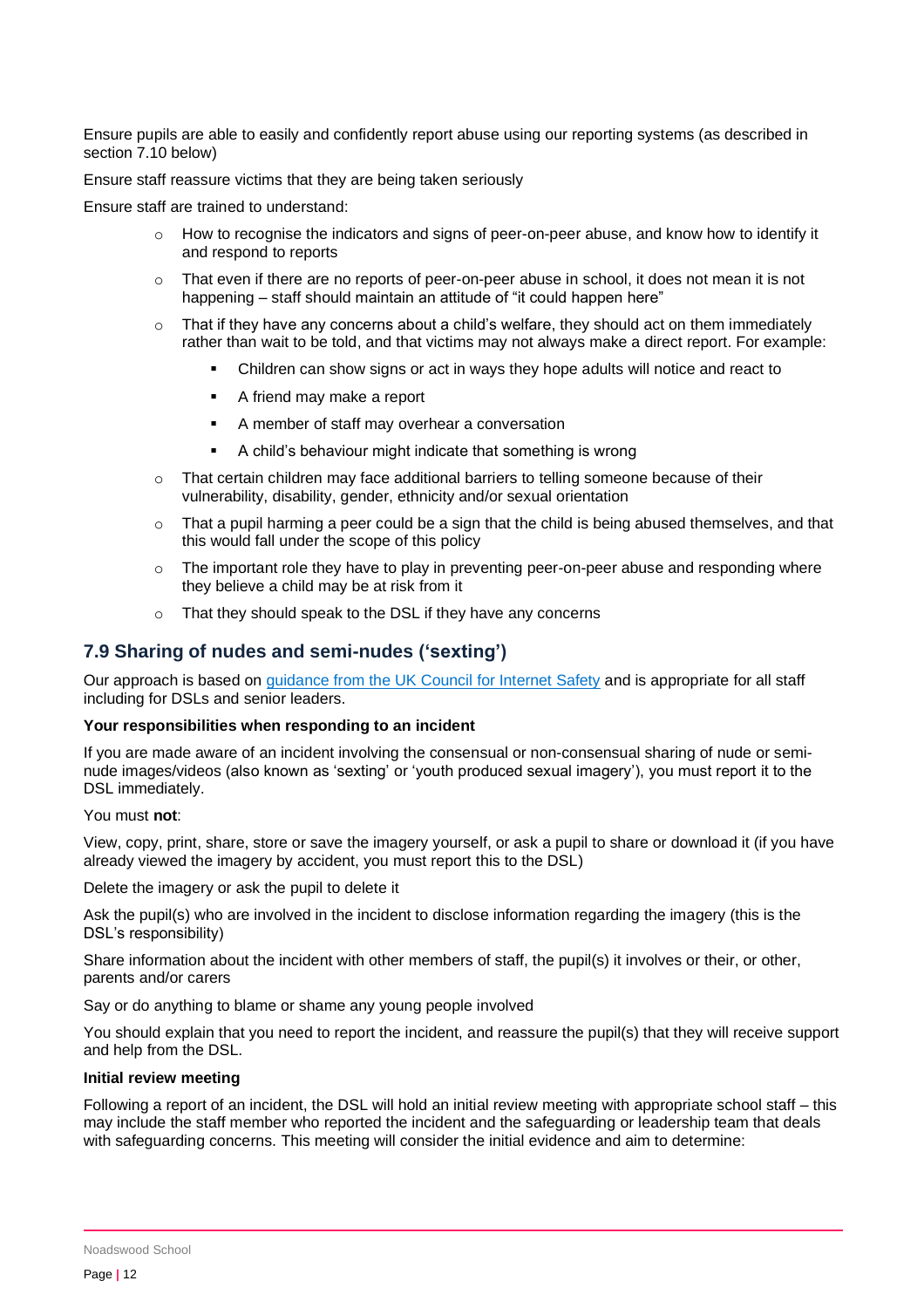Whether there is an immediate risk to pupil(s)

If a referral needs to be made to the police and/or children's social care

If it is necessary to view the image(s) in order to safeguard the young person (in most cases, images or videos should not be viewed)

What further information is required to decide on the best response

Whether the image(s) has been shared widely and via what services and/or platforms (this may be unknown)

Whether immediate action should be taken to delete or remove images or videos from devices or online services

Any relevant facts about the pupils involved which would influence risk assessment

If there is a need to contact another school, college, setting or individual

Whether to contact parents or carers of the pupils involved (in most cases parents/carers should be involved)

The DSL will make an immediate referral to police and/or children's social care if:

The incident involves an adult

There is reason to believe that a young person has been coerced, blackmailed or groomed, or if there are concerns about their capacity to consent (for example owing to special educational needs)

What the DSL knows about the images or videos suggests the content depicts sexual acts which are unusual for the young person's developmental stage, or are violent

The imagery involves sexual acts and any pupil in the images or videos is under 13

The DSL has reason to believe a pupil is at immediate risk of harm owing to the sharing of nudes and seminudes (for example, the young person is presenting as suicidal or self-harming)

If none of the above apply then the DSL, in consultation with the headteacher and other members of staff as appropriate, may decide to respond to the incident without involving the police or children's social care. The decision will be made and recorded in line with the procedures set out in this policy.

#### **Further review by the DSL**

If at the initial review stage a decision has been made not to refer to police and/or children's social care, the DSL will conduct a further review to establish the facts and assess the risks.

They will hold interviews with the pupils involved (if appropriate).

If at any point in the process there is a concern that a pupil has been harmed or is at risk of harm, a referral will be made to children's social care and/or the police immediately.

#### **Informing parents/carers**

The DSL will inform parents/carers at an early stage and keep them involved in the process, unless there is a good reason to believe that involving them would put the pupil at risk of harm.

### **Referring to the police**

If it is necessary to refer an incident to the police, this will be done through reporting to 101 in the first instance. We will also liaise with our local PCSOs if appropriate.

#### **Recording incidents**

All incidents of sharing of nudes and semi-nudes, and the decisions made in responding to them, will be recorded. The record-keeping arrangements set out in section 14 of this policy also apply to recording these incidents.

#### **Curriculum coverage**

Pupils are taught about the issues surrounding the sharing of nudes and semi-nudes as part of our relationships and sex education curriculum, taught via Citizenship lessons. Teaching covers the following in relation to the sharing of nudes and semi-nudes:

What it is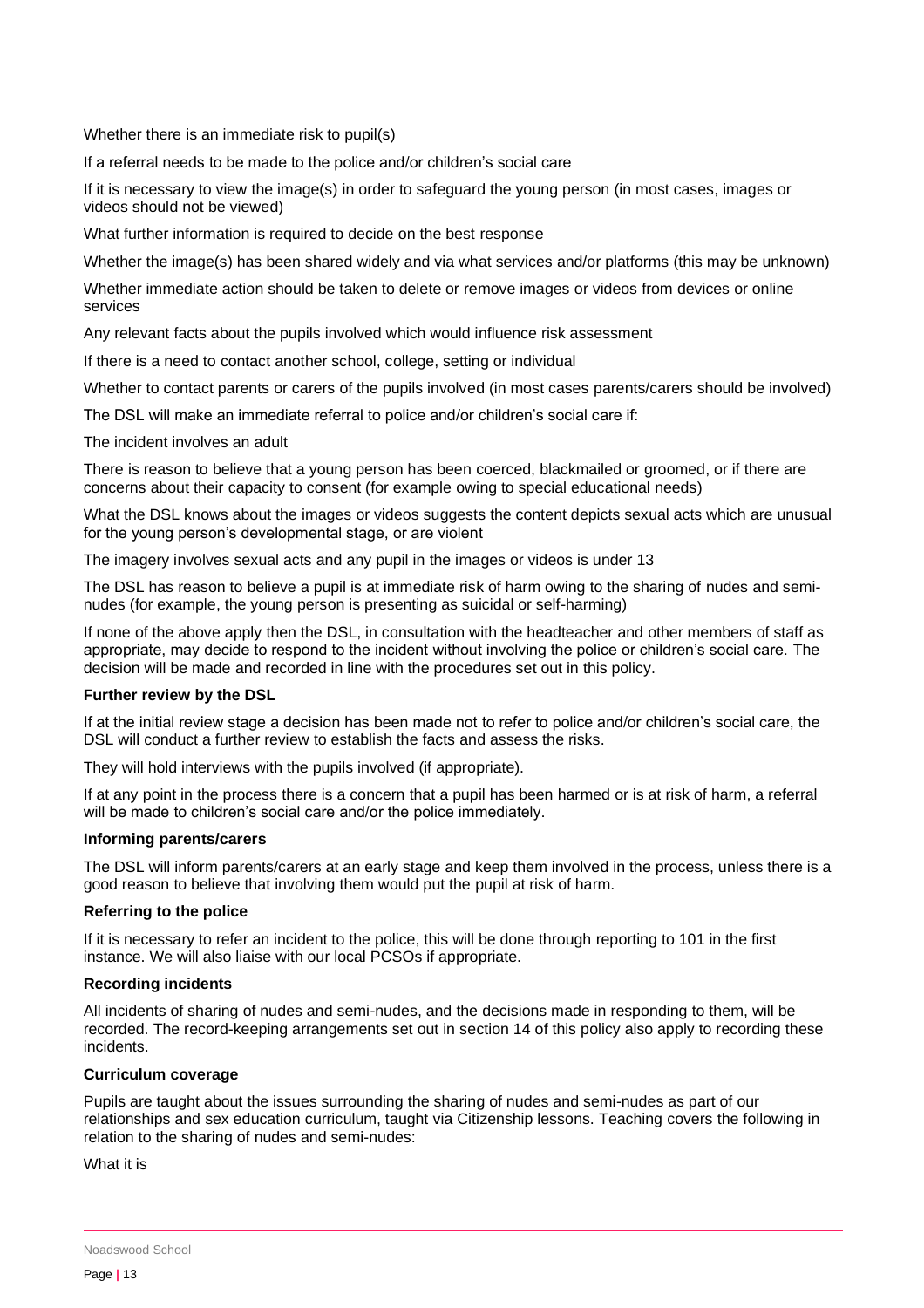How it is most likely to be encountered

The consequences of requesting, forwarding or providing such images, including when it is and is not abusive and when it may be deemed as online sexual harassment

Issues of legality

The risk of damage to people's feelings and reputation

Pupils also learn the strategies and skills needed to manage:

Specific requests or pressure to provide (or forward) such images

The receipt of such images

This policy on the sharing of nudes and semi-nudes is also shared with pupils so they are aware of the processes the school will follow in the event of an incident.

# **7.10 Reporting systems for our pupils**

Where there is a safeguarding concern, we will take the child's wishes and feelings into account when determining what action to take and what services to provide.

We recognise the importance of ensuring pupils feel safe and comfortable to come forward and report any concerns and/or allegations.

To achieve this, we will:

Put systems in place for pupils to confidently report abuse

Ensure our reporting systems are well promoted, easily understood and easily accessible for pupils

Make it clear to pupils that their concerns will be taken seriously, and that they can safely express their views and give feedback

Ensure that pupils are aware that they are able to report concerns directly to any member of staff, in particular the pastoral team and safeguarding leads. They are also able to report concerns via the use of Epraise or direct email.

Pupils are aware of how to report concerns and are reminded of this through assemblies, tutor time activities and regular safeguarding updates from the DSL.

Pupils will always be reassured both during and after a disclosure.

# <span id="page-13-0"></span>**8. Online safety and the use of mobile technology**

We recognise the importance of safeguarding children from potentially harmful and inappropriate online material, and we understand that technology is a significant component in many safeguarding and wellbeing issues.

To address this, our school aims to:

Have robust processes in place to ensure the online safety of pupils, staff, volunteers and governors

Protect and educate the whole school community in its safe and responsible use of technology, including mobile and smart technology (which we refer to as 'mobile phones')

Set clear guidelines for the use of mobile phones for the whole school community

Establish clear mechanisms to identify, intervene in and escalate any incidents or concerns, where appropriate

### **The 4 key categories of risk**

Our approach to online safety is based on addressing the following categories of risk:

**Content** – being exposed to illegal, inappropriate or harmful content, such as pornography, fake news, racism, misogyny, self-harm, suicide, anti-Semitism, radicalisation and extremism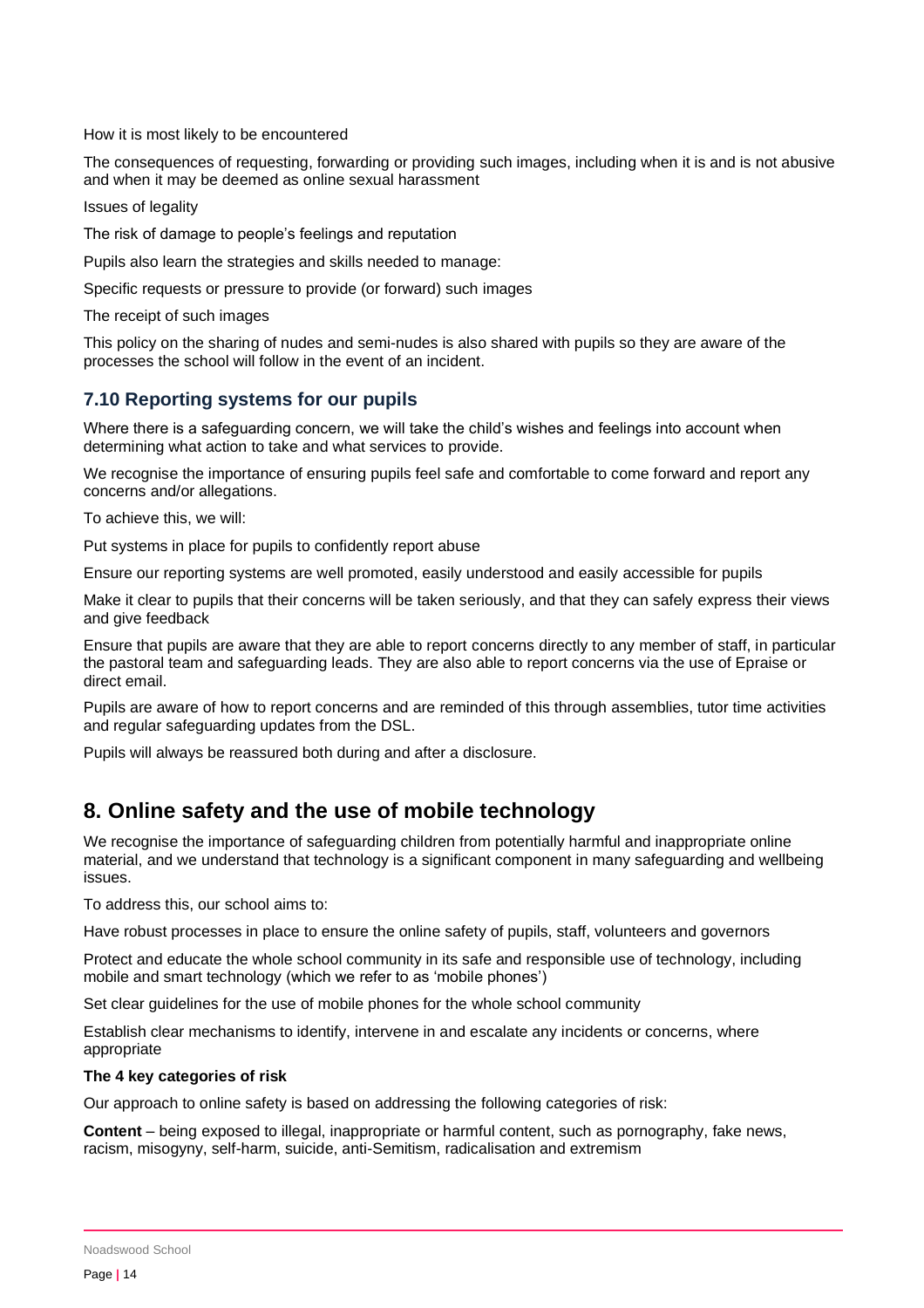**Contact** – being subjected to harmful online interaction with other users, such as peer-to-peer pressure, commercial advertising and adults posing as children or young adults with the intention to groom or exploit them for sexual, criminal, financial or other purposes

**Conduct** – personal online behaviour that increases the likelihood of, or causes, harm, such as making, sending and receiving explicit images (e.g. consensual and non-consensual sharing of nudes and semi-nudes and/or pornography), sharing other explicit images and online bullying; and

**Commerce** – risks such as online gambling, inappropriate advertising, phishing and/or financial scams

#### **To meet our aims and address the risks above we will:**

Educate pupils about online safety as part of our curriculum. For example:

- The safe use of social media, the internet and technology
- o Keeping personal information private
- o How to recognise unacceptable behaviour online
- o How to report any incidents of cyber-bullying, ensuring pupils are encouraged to do so, including where they are a witness rather than a victim

Train staff, as part of their induction, on safe internet use and online safeguarding issues including cyberbullying and the risks of online radicalisation. All staff members will receive refresher training at least once each academic year

Educate parents/carers about online safety via our website, communications sent directly to them and during parents' evenings. We will also share clear procedures with them so they know how to raise concerns about online safety

Make all pupils, parents/carers, staff, volunteers and governors aware that they are expected to sign an agreement regarding the acceptable use of the internet in school, use of the school's ICT systems and use of their mobile and smart technology

Explain the sanctions we will use if a pupil is in breach of our policies on the acceptable use of the internet and mobile phones

Make sure all staff, pupils and parents/carers are aware that staff have the power to search pupils' phones, as set out in the DfE's quidance on searching, screening and confiscation

Put in place robust filtering and monitoring systems to limit children's exposure to the 4 key categories of risk (described above) from the school's IT systems

Carry out an annual review of our approach to online safety, supported by an annual risk assessment that considers and reflects the risks faced by our school community

This section summarises our approach to online safety and mobile phone use. For comprehensive details about our school's policy on online safety and the use of mobile phones, please refer to our acceptable use of IT policy.

# <span id="page-14-0"></span>**9. Notifying parents or carers**

Where appropriate, we will discuss any concerns about a child with the child's parents or carers. The DSL will normally do this in the event of a suspicion or disclosure.

Other staff will only talk to parents or carers about any such concerns following consultation with the DSL.

If we believe that notifying the parents or carers would increase the risk to the child, we will discuss this with the local authority children's social care team before doing so.

In the case of allegations of abuse made against other children, we will normally notify the parents or carers of all the children involved.

# <span id="page-14-1"></span>**10. Pupils with special educational needs, disabilities or health issues**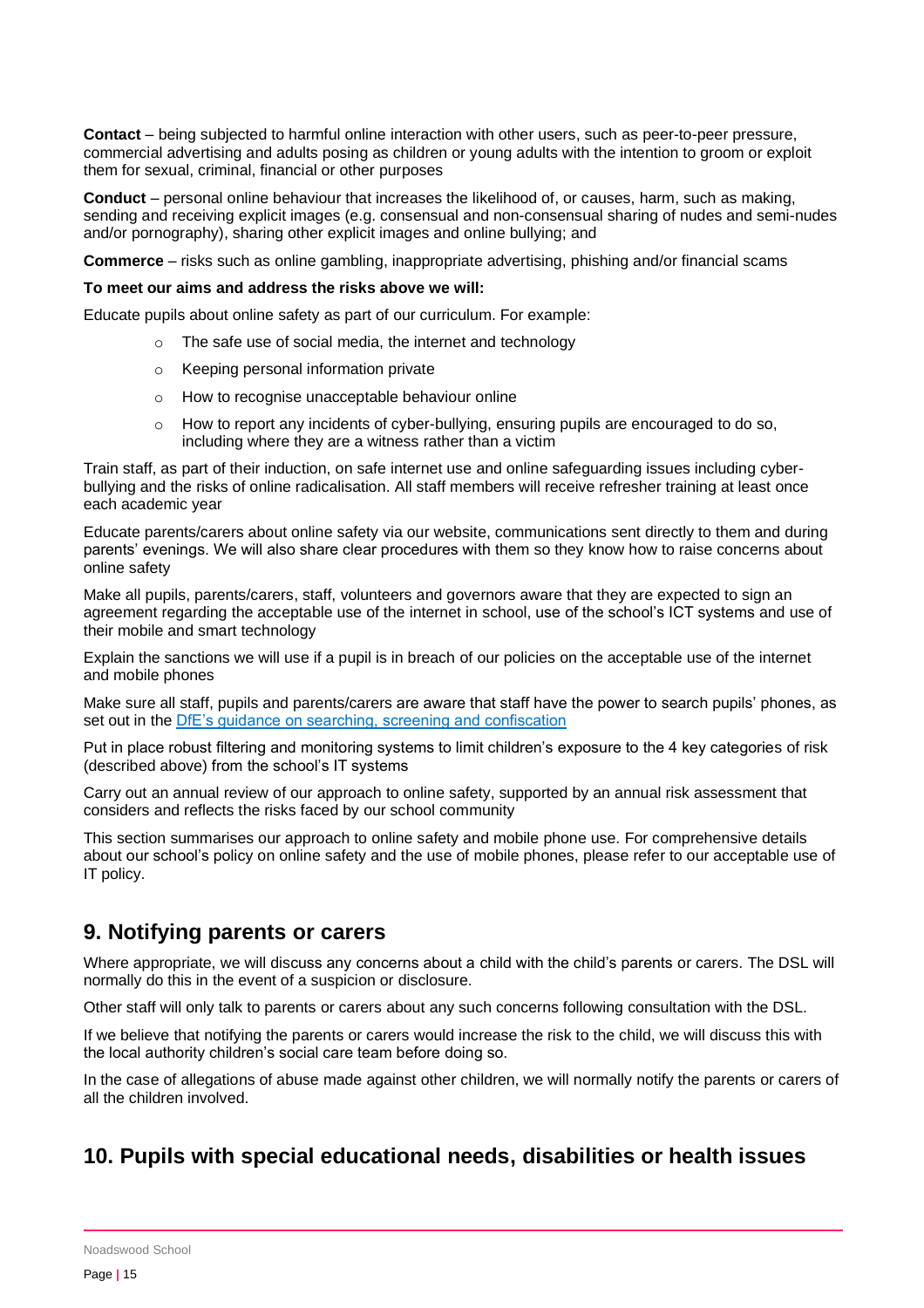We recognise that pupils with special educational needs (SEN) or disabilities or certain health conditions can face additional safeguarding challenges. Additional barriers can exist when recognising abuse and neglect in this group, including:

Assumptions that indicators of possible abuse such as behaviour, mood and injury relate to the child's condition without further exploration

Pupils being more prone to peer group isolation or bullying (including prejudice-based bullying) than other pupils

The potential for pupils with SEN, disabilities or certain health conditions being disproportionally impacted by behaviours such as bullying, without outwardly showing any signs

Communication barriers and difficulties in managing or reporting these challenges

We offer extra pastoral support for these pupils. This includes our designated learning support department, our designated safe space for students to use when needed, our PD unit and our SEMH RP.

# <span id="page-15-0"></span>**11. Pupils with a social worker**

Pupils may need a social worker due to safeguarding or welfare needs. We recognise that a child's experiences of adversity and trauma can leave them vulnerable to further harm as well as potentially creating barriers to attendance, learning, behaviour and mental health.

The DSL and all members of staff will work with and support social workers to help protect vulnerable children.

Where we are aware that a pupil has a social worker, the DSL will always consider this fact to ensure any decisions are made in the best interests of the pupil's safety, welfare and educational outcomes. For example, it will inform decisions about:

Responding to unauthorised absence or missing education where there are known safeguarding risks

The provision of pastoral and/or academic support

# <span id="page-15-1"></span>**12. Looked-after and previously looked-after children**

We will ensure that staff have the skills, knowledge and understanding to keep looked-after children and previously looked-after children safe. In particular, we will ensure that:

Appropriate staff have relevant information about children's looked after legal status, contact arrangements with birth parents or those with parental responsibility, and care arrangements

The DSL has details of children's social workers and relevant virtual school heads

We have appointed a designated teacher, Mrs Helen Loveday – Assistant Headteacher, who is responsible for promoting the educational achievement of looked-after children and previously looked-after children in line with [statutory guidance.](https://www.gov.uk/government/publications/designated-teacher-for-looked-after-children)

The designated teacher is appropriately trained and has the relevant qualifications and experience to perform the role.

As part of their role, the designated teacher will:

Work closely with the deputy DSLs to ensure that any safeguarding concerns regarding looked-after and previously looked-after children are quickly and effectively responded to

Work with virtual school heads to promote the educational achievement of looked-after and previously lookedafter children, including discussing how pupil premium plus funding can be best used to support looked-after children and meet the needs identified in their personal education plans

# <span id="page-15-2"></span>**13. Complaints and concerns about school safeguarding policies**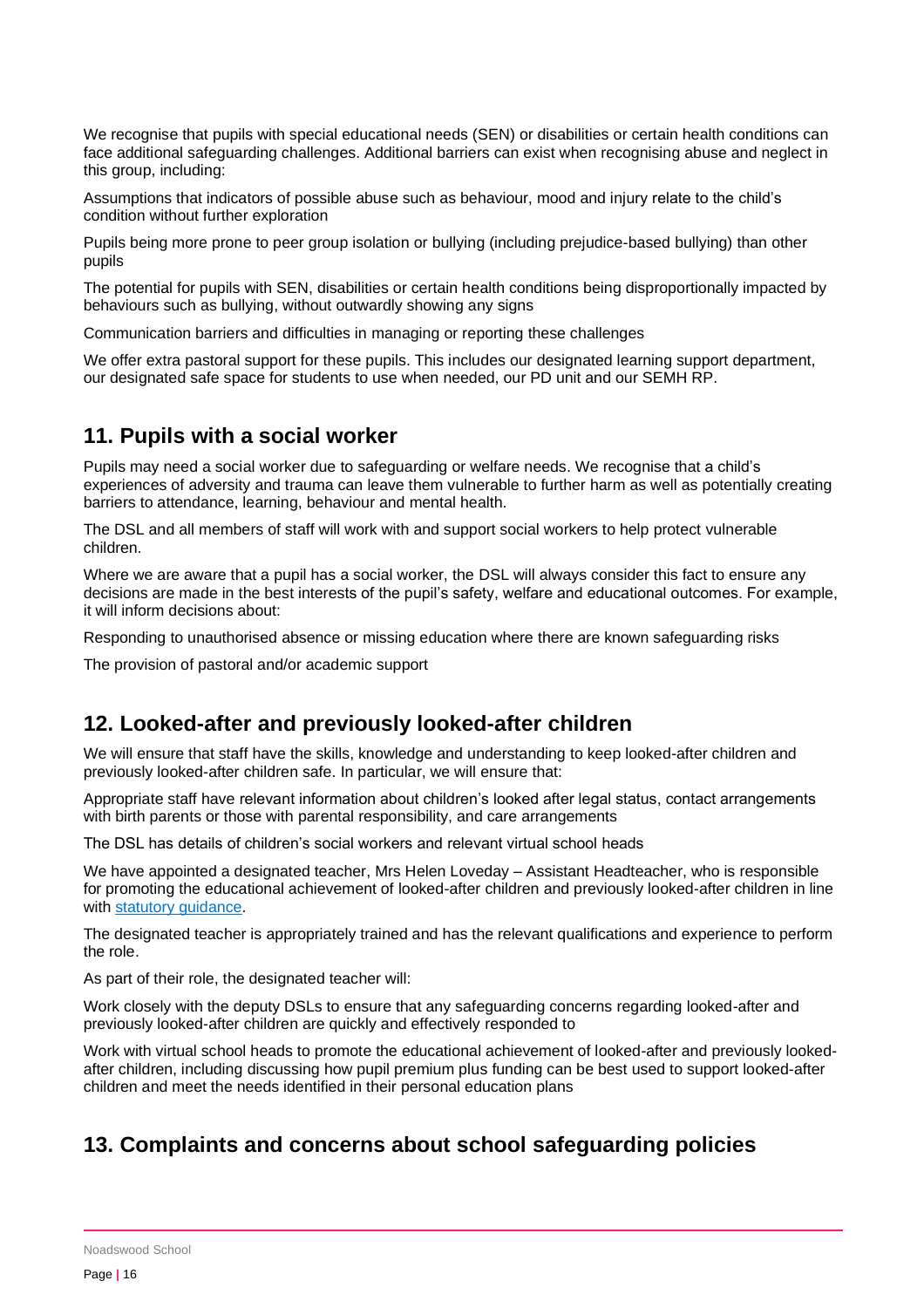# **13.1 Complaints against staff**

Complaints against staff that are likely to require a child protection investigation will be handled in accordance with our procedures for dealing with allegations of abuse made against staff (see appendix 3).

# **13.2 Other complaints**

Please see our Complaints policy for details of how the school responds to specific complaints.

## **13.3 Whistle-blowing**

We have a separate whistle-blowing policy that covers concerns regarding the way the school safeguards pupils – including poor or unsafe practice, or potential failures – this is available on the school website.

# <span id="page-16-0"></span>**14. Record-keeping**

We will hold records in line with our records retention schedule.

All safeguarding concerns, discussions, decisions made and the reasons for those decisions, must be recorded in writing. If you are in any doubt about whether to record something, discuss it with the DSL.

Records will include:

A clear and comprehensive summary of the concern

Details of how the concern was followed up and resolved

A note of any action taken, decisions reached and the outcome

Concerns and referrals will be kept in a separate child protection file for each child.

Any non-confidential records will be readily accessible and available. Confidential information and records will be held securely and only available to those who have a right or professional need to see them.

Safeguarding records relating to individual children will be retained for a reasonable period of time after they have left the school.

Safeguarding records which contain information about allegations of sexual abuse will be retained for the Independent Inquiry into Child Sexual Abuse (IICSA), for the term of the inquiry.

If a child for whom the school has, or has had, safeguarding concerns moves to another school, the DSL will ensure that their child protection file is forwarded promptly and securely, and separately from the main pupil file. In addition, if the concerns are significant or complex, and/or social services are involved, the DSL will speak to the DSL of the receiving school and provide information to enable them to have time to make any necessary preparations to ensure the safety of the child.

The safeguarding records are predominantly held electronically via an online system – CPOMS. We also hold paper safeguarding files for some individuals and these are stored separately from the main school file, in a locked and secured office, accessible by the DSL and deputies.

Information may be shared with other agencies such as children's services or the police in line with our local safeguarding partnership procedures.

In addition:

Appendix 2 sets out our policy on record-keeping specifically with respect to recruitment and pre-appointment checks

Appendix 3 sets out our policy on record-keeping with respect to allegations of abuse made against staff

# <span id="page-16-1"></span>**15. Training**

## **15.1 All staff**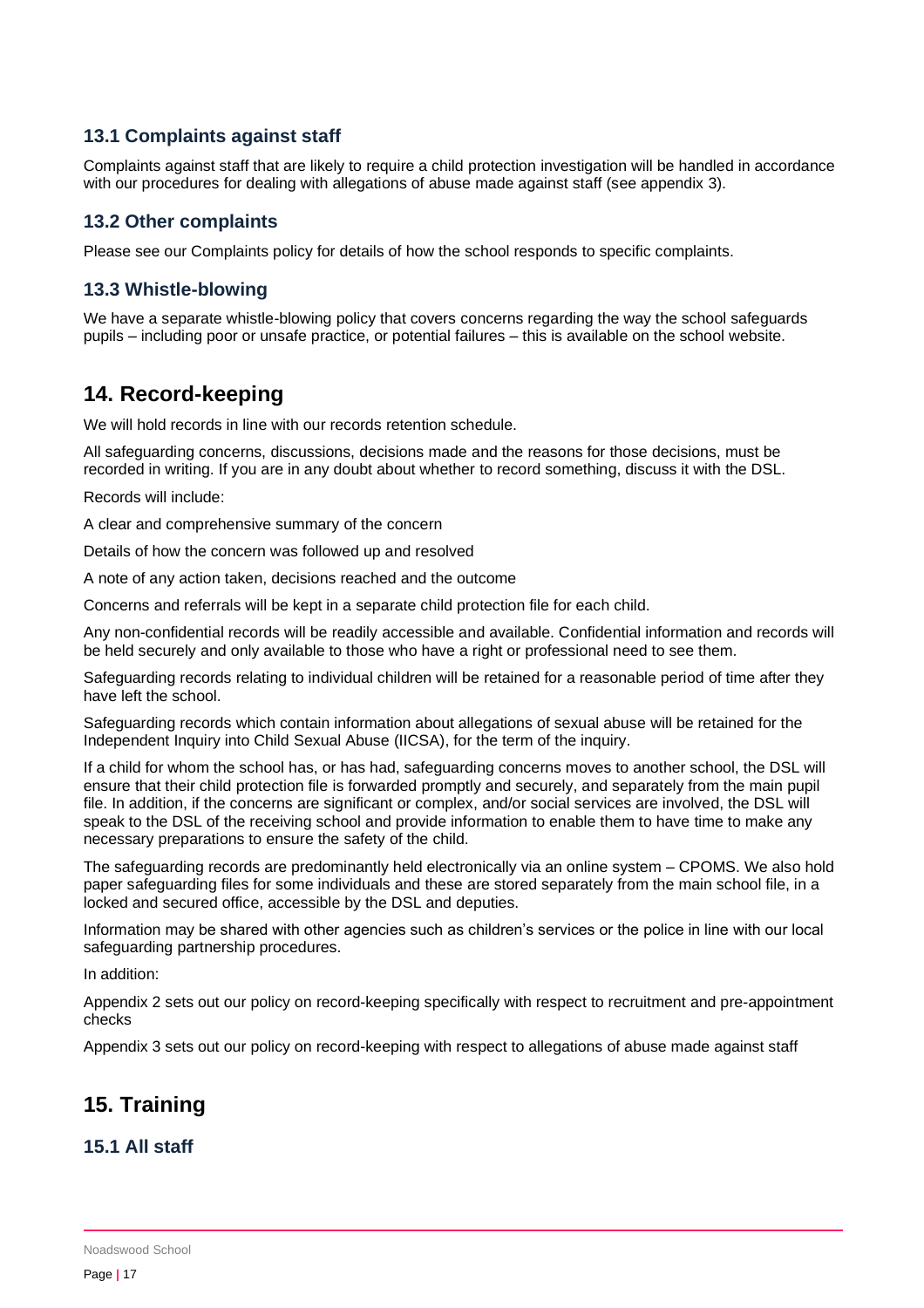All staff members will undertake safeguarding and child protection training at induction, including on whistleblowing procedures and online safety, to ensure they understand the school's safeguarding systems and their responsibilities, and can identify signs of possible abuse or neglect.

This training will be regularly updated and will:

Be integrated, aligned and considered as part of the whole-school safeguarding approach and wider staff training, and curriculum planning

Be in line with advice from the 3 safeguarding partners

Have regard to the Teachers' Standards to support the expectation that all teachers:

- o Manage behaviour effectively to ensure a good and safe environment
- o Have a clear understanding of the needs of all pupils

All staff will have training on the government's anti-radicalisation strategy, Prevent, to enable them to identify children at risk of being drawn into terrorism and to challenge extremist ideas.

Staff will also receive regular safeguarding and child protection updates, including on online safety, as required but at least annually (for example, through emails, e-bulletins and staff meetings).

Contractors who are provided through a private finance initiative (PFI) or similar contract will also receive safeguarding training.

Volunteers will receive appropriate training, if applicable.

## **15.2 The DSL and deputies:**

The DSL and deputies will undertake child protection and safeguarding training at least every 2 years.

In addition, they will update their knowledge and skills at regular intervals and at least annually (for example, through e-bulletins, meeting other DSLs, or taking time to read and digest safeguarding developments).

They will also undertake Prevent awareness training.

## **15.3 Governors**

All governors receive training about safeguarding, to make sure they have the knowledge and information needed to perform their functions and understand their responsibilities.

As the chair of governors may be required to act as the 'case manager' in the event that an allegation of abuse is made against the headteacher, they receive training in managing allegations for this purpose.

## **15.4 Recruitment – interview panels**

At least one person conducting any interview for any post at the school will have undertaken safer recruitment training. This will cover, as a minimum, the contents of Keeping Children Safe in Education, and will be in line with local safeguarding procedures.

See appendix 2 of this policy for more information about our safer recruitment procedures.

## **15.5 Staff who have contact with pupils and families**

All staff who have contact with children and families will have supervisions which will provide them with support, coaching and training, promote the interests of children and allow for confidential discussions of sensitive issues.

# <span id="page-17-0"></span>**16. Monitoring arrangements**

This policy will be reviewed **annually** by Mrs Helen Loveday – Assistant Headteacher / DSL. At every review, it will be approved by the full governing board.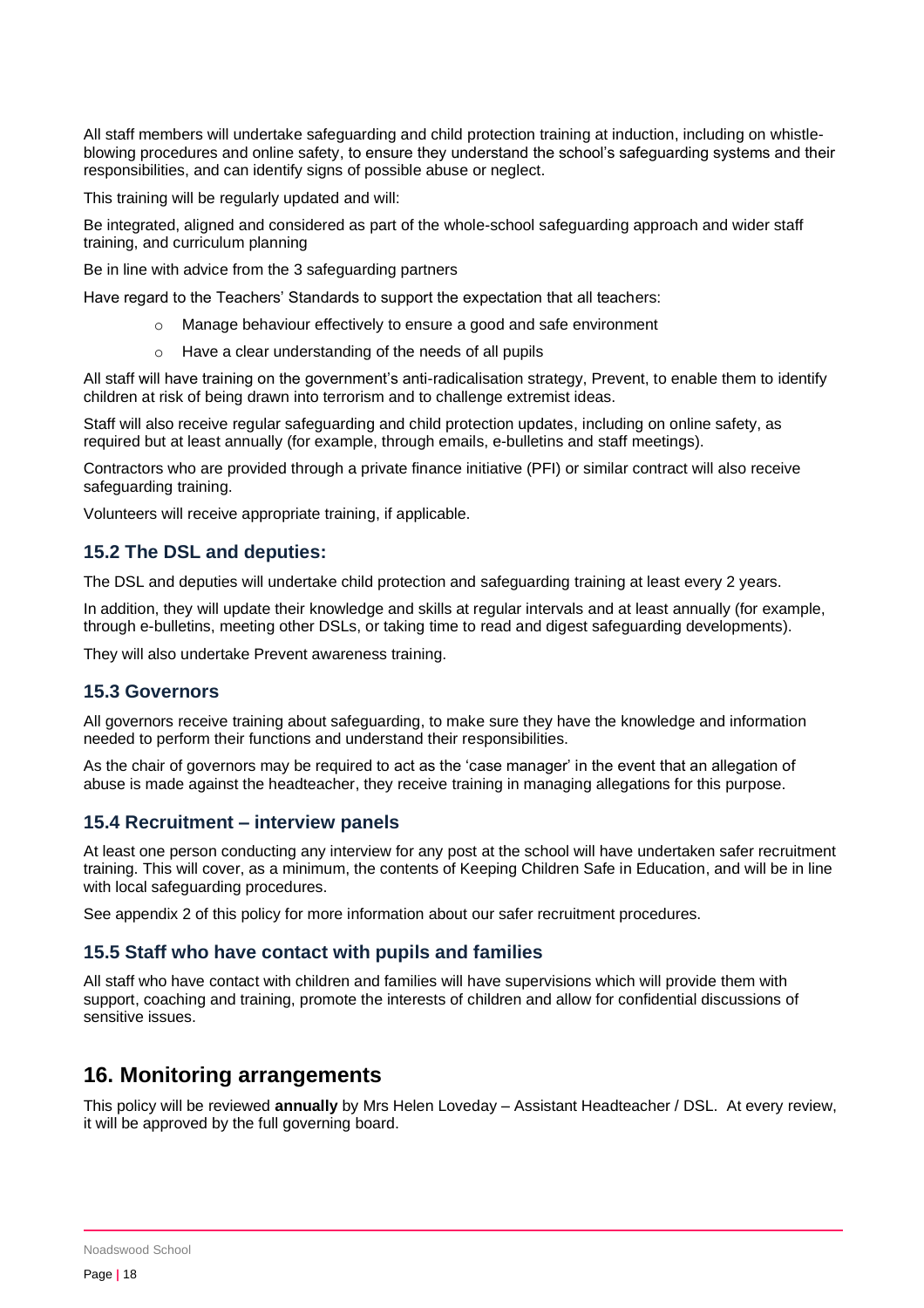# <span id="page-18-0"></span>**17. Links with other policies**

This policy links to the following policies and procedures: Behaviour Staff code of conduct **Complaints** Health and safety Attendance > Online safety **Equality** Relationships and sex education First aid **Curriculum** Designated teacher for looked-after and previously looked-after children Privacy notices Whistle Blowing Acceptable use of IT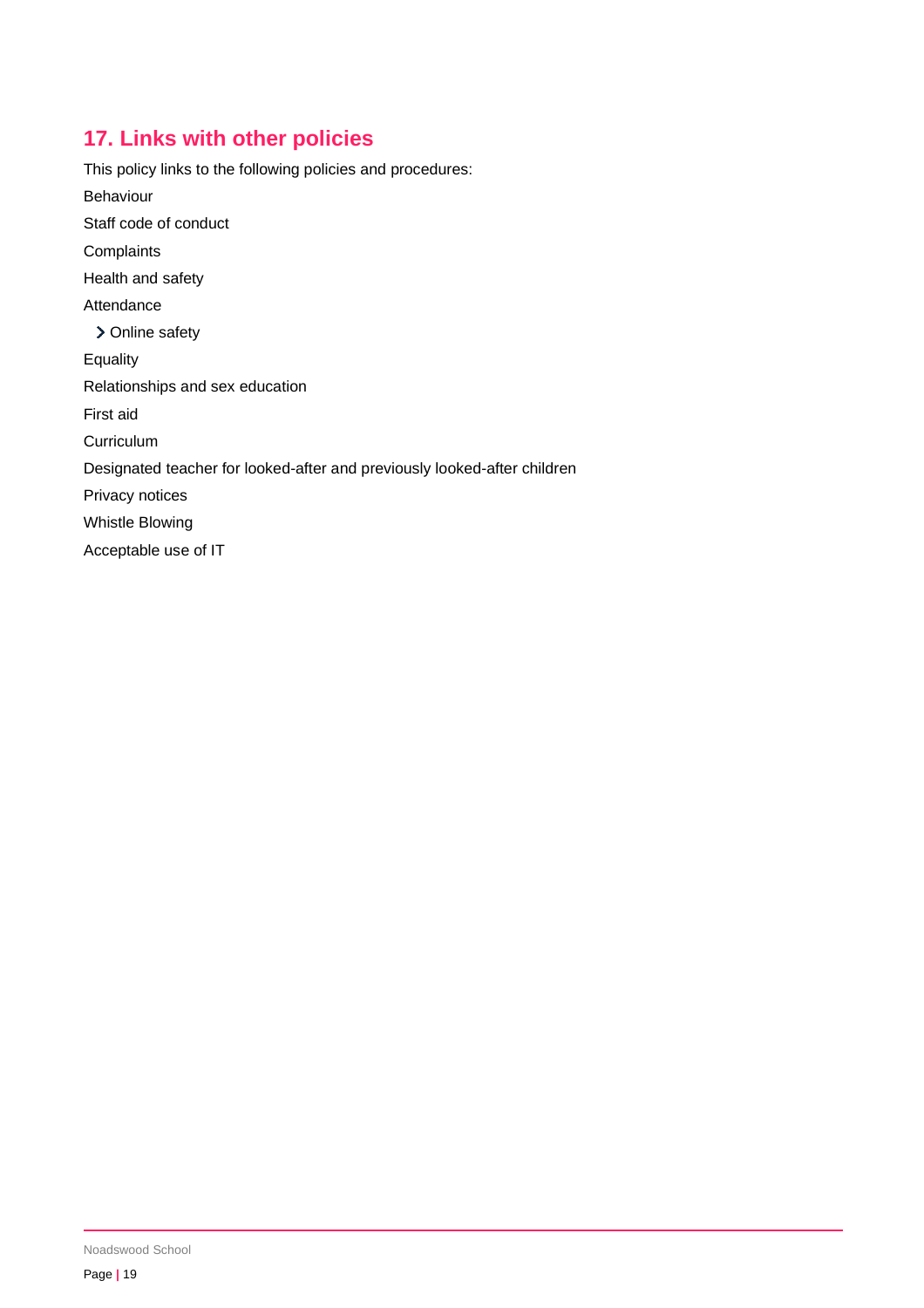#### **These appendices are based on the Department for Education's statutory guidance, Keeping Children Safe in Education.**

### <span id="page-19-0"></span>**Appendix 1: types of abuse**

**Abuse**, including neglect, and safeguarding issues are rarely standalone events that can be covered by one definition or label. In most cases, multiple issues will overlap.

**Physical abuse** may involve hitting, shaking, throwing, poisoning, burning or scalding, drowning, suffocating or otherwise causing physical harm to a child. Physical harm may also be caused when a parent or carer fabricates the symptoms of, or deliberately induces, illness in a child.

**Emotional abuse** is the persistent emotional maltreatment of a child such as to cause severe and adverse effects on the child's emotional development. Some level of emotional abuse is involved in all types of maltreatment of a child, although it may occur alone.

Emotional abuse may involve:

Conveying to a child that they are worthless or unloved, inadequate, or valued only insofar as they meet the needs of another person

Not giving the child opportunities to express their views, deliberately silencing them or 'making fun' of what they say or how they communicate

Age or developmentally inappropriate expectations being imposed on children. These may include interactions that are beyond a child's developmental capability, as well as overprotection and limitation of exploration and learning, or preventing the child participating in normal social interaction

Seeing or hearing the ill-treatment of another

Serious bullying (including cyber-bullying), causing children frequently to feel frightened or in danger, or the exploitation or corruption of children

**Sexual abuse** involves forcing or enticing a child or young person to take part in sexual activities, not necessarily involving a high level of violence, whether or not the child is aware of what is happening. The activities may involve:

Physical contact, including assault by penetration (for example rape or oral sex) or non-penetrative acts such as masturbation, kissing, rubbing and touching outside of clothing

Non-contact activities, such as involving children in looking at, or in the production of, sexual images, watching sexual activities, encouraging children to behave in sexually inappropriate ways, or grooming a child in preparation for abuse (including via the internet)

Sexual abuse is not solely perpetrated by adult males. Women can also commit acts of sexual abuse, as can other children.

**Neglect** is the persistent failure to meet a child's basic physical and/or psychological needs, likely to result in the serious impairment of the child's health or development. Neglect may occur during pregnancy as a result of maternal substance abuse.

Once a child is born, neglect may involve a parent or carer failing to:

Provide adequate food, clothing and shelter (including exclusion from home or abandonment)

Protect a child from physical and emotional harm or danger

Ensure adequate supervision (including the use of inadequate care-givers)

Ensure access to appropriate medical care or treatment

It may also include neglect of, or unresponsiveness to, a child's basic emotional needs.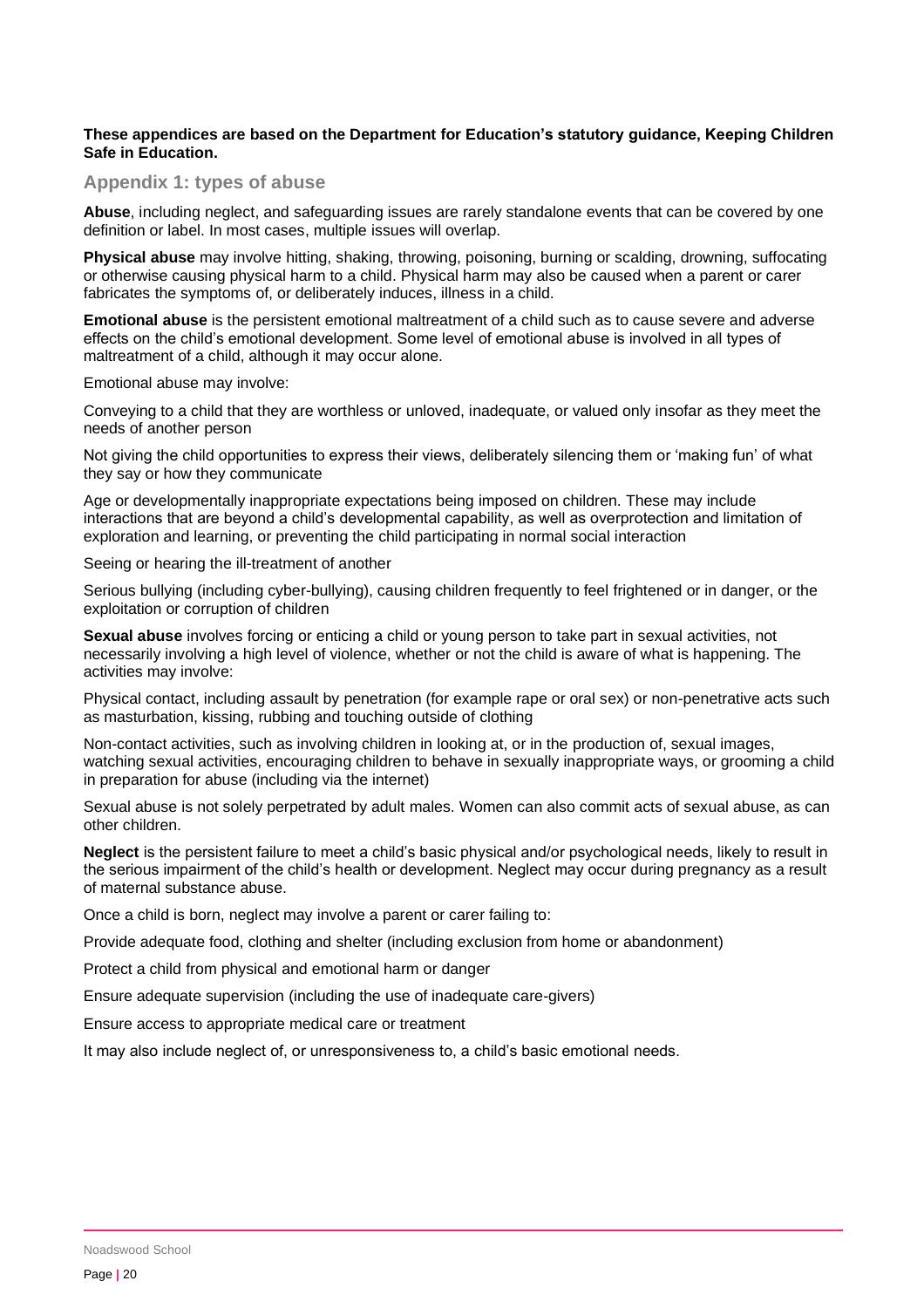## <span id="page-20-0"></span>**Appendix 2: safer recruitment and DBS checks – policy and procedures**

## **Recruitment and selection process**

To make sure we recruit suitable people, we will ensure that those involved in the recruitment and employment of staff to work with children have received appropriate safer recruitment training.

We have put the following steps in place during our recruitment and selection process to ensure we are committed to safeguarding and promoting the welfare of children.

#### **Advertising**

When advertising roles, we will make clear:

Our school's commitment to safeguarding and promoting the welfare of children

That safeguarding checks will be undertaken

The safeguarding requirements and responsibilities of the role, such as the extent to which the role will involve contact with children

Whether or not the role is exempt from the Rehabilitation of Offenders Act 1974 and the amendments to the Exceptions Order 1975, 2013 and 2020. If the role is exempt, certain spent convictions and cautions are 'protected', so they do not need to be disclosed, and if they are disclosed, we cannot take them into account

#### **Application forms**

Our application forms will:

Include a statement saying that it is an offence to apply for the role if an applicant is barred from engaging in regulated activity relevant to children (where the role involves this type of regulated activity)

Include a copy of, or link to, our child protection and safeguarding policy and our policy on the employment of ex-offenders

#### **Shortlisting**

Our shortlisting process will involve at least 2 people and will:

Consider any inconsistencies and look for gaps in employment and reasons given for them

Explore all potential concerns

Once we have shortlisted candidates, we will ask shortlisted candidates to:

Complete a self-declaration of their criminal record or any information that would make them unsuitable to work with children, so that they have the opportunity to share relevant information and discuss it at interview stage. The information we will ask for includes:

- o If they have a criminal history
- o Whether they are included on the barred list
- o Whether they are prohibited from teaching
- o Information about any criminal offences committed in any country in line with the law as applicable in England and Wales
- o Any relevant overseas information

Sign a declaration confirming the information they have provided is true

#### **Seeking references and checking employment history**

We will obtain references before interview. Any concerns raised will be explored further with referees and taken up with the candidate at interview.

When seeking references we will:

Not accept open references

Liaise directly with referees and verify any information contained within references with the referees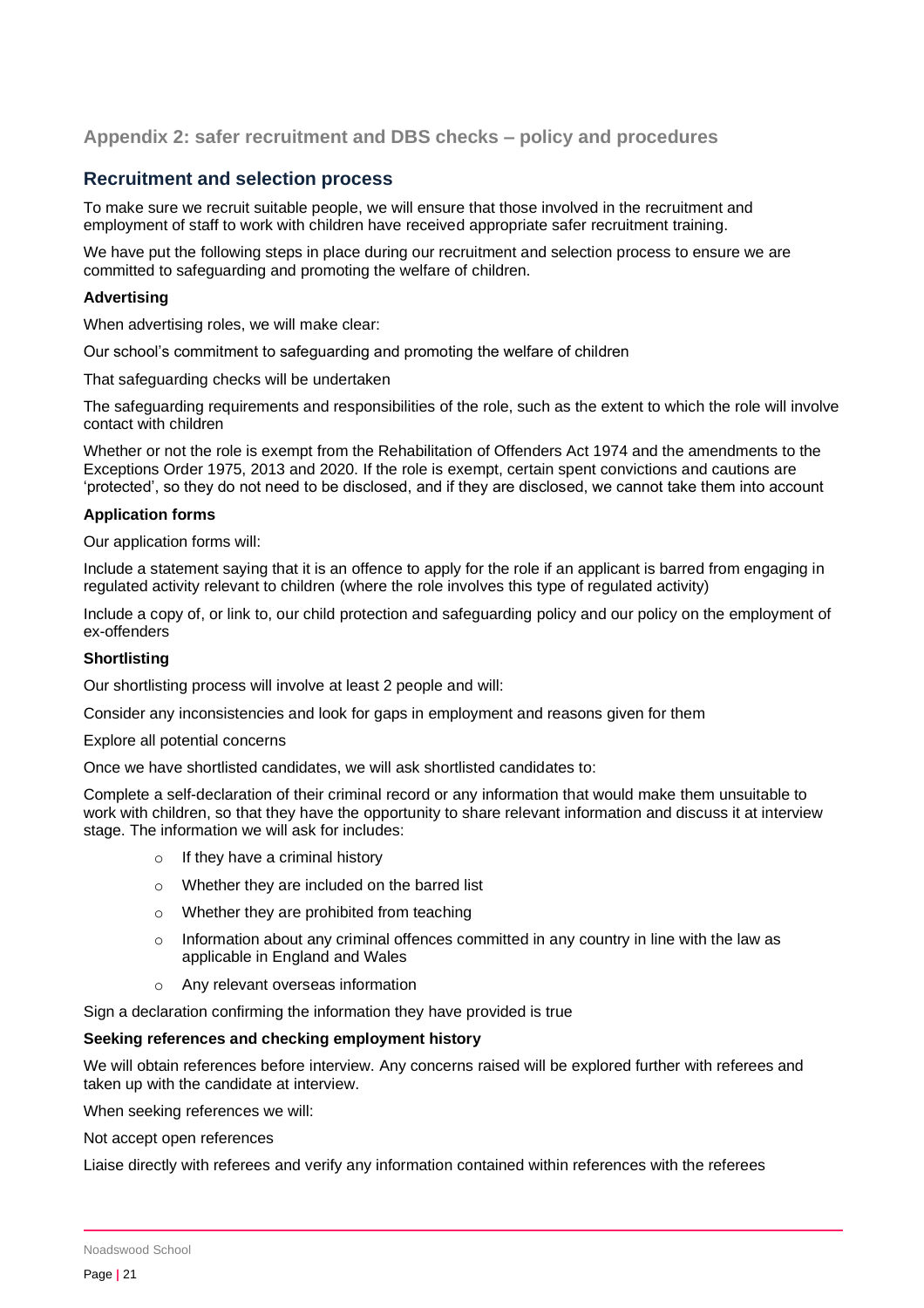Ensure any references are from the candidate's current employer and completed by a senior person. Where the referee is school based, we will ask for the reference to be confirmed by the headteacher/principal as accurate in respect to disciplinary investigations

Obtain verification of the candidate's most recent relevant period of employment if they are not currently employed

Secure a reference from the relevant employer from the last time the candidate worked with children if they are not currently working with children

Compare the information on the application form with that in the reference and take up any inconsistencies with the candidate

Resolve any concerns before any appointment is confirmed

#### **Interview and selection**

When interviewing candidates, we will:

Probe any gaps in employment, or where the candidate has changed employment or location frequently, and ask candidates to explain this

Explore any potential areas of concern to determine the candidate's suitability to work with children

Record all information considered and decisions made

## **Pre-appointment vetting checks**

We will record all information on the checks carried out in the school's single central record (SCR). Copies of these checks, where appropriate, will be held in individuals' personnel files. We follow requirements and best practice in retaining copies of these checks, as set out below.

#### **New staff**

All offers of appointment will be conditional until satisfactory completion of the necessary pre-employment checks. When appointing new staff, we will:

#### Verify their identity

Obtain (via the applicant) an enhanced DBS certificate, including barred list information for those who will be engaging in regulated activity (see definition below). We will obtain the certificate before, or as soon as practicable after, appointment, including when using the DBS update service. We will not keep a copy of the certificate for longer than 6 months, but when the copy is destroyed we may still keep a record of the fact that vetting took place, the result of the check and recruitment decision taken

Obtain a separate barred list check if they will start work in regulated activity before the DBS certificate is available

Verify their mental and physical fitness to carry out their work responsibilities

Verify their right to work in the UK. We will keep a copy of this verification for the duration of the member of staff's employment and for 2 years afterwards

Verify their professional qualifications, as appropriate

Ensure they are not subject to a prohibition order if they are employed to be a teacher

Carry out further additional checks, as appropriate, on candidates who have lived or worked outside of the UK. Where available, these will include:

- $\circ$  For all staff, including teaching positions: [criminal records checks for overseas applicants](https://www.gov.uk/government/publications/criminal-records-checks-for-overseas-applicants)
- $\circ$  For teaching positions: obtaining a letter of professional standing from the professional regulating authority in the country where the applicant has worked

Check that candidates taking up a management position\* are not subject to a prohibition from management (section 128) direction made by the secretary of state

\* Management positions are most likely to include, but are not limited to, headteachers, principals and deputy/assistant headteachers..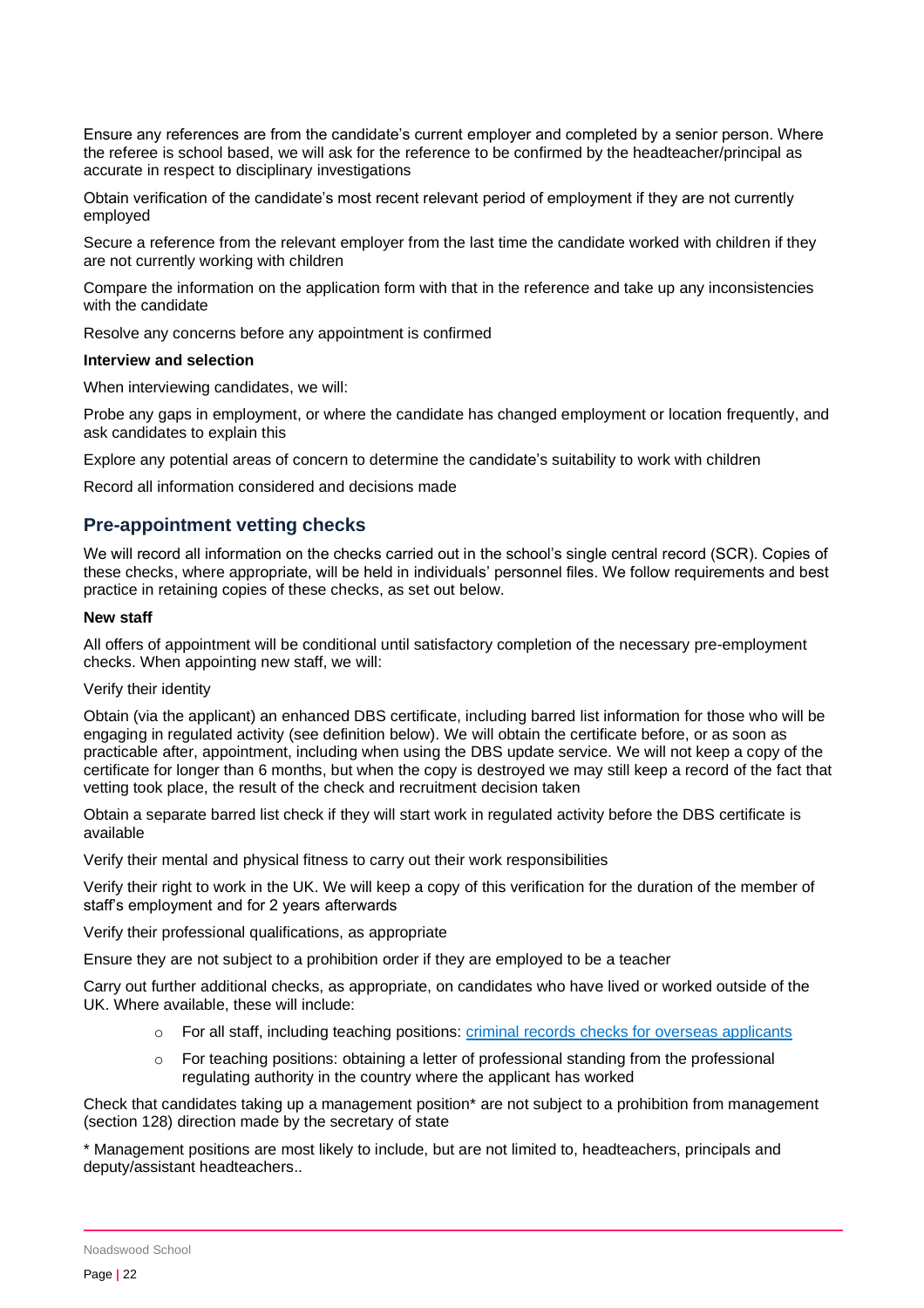**Regulated activity** means a person who will be:

Responsible, on a regular basis in a school or college, for teaching, training, instructing, caring for or supervising children; or

Carrying out paid, or unsupervised unpaid, work regularly in a school or college where that work provides an opportunity for contact with children; or

Engaging in intimate or personal care or overnight activity, even if this happens only once and regardless of whether they are supervised or not

#### **Existing staff**

In certain circumstances we will carry out all the relevant checks on existing staff as if the individual was a new member of staff. These circumstances are when:

There are concerns about an existing member of staff's suitability to work with children; or

An individual moves from a post that is not regulated activity to one that is; or

There has been a break in service of 12 weeks or more

We will refer to the DBS anyone who has harmed, or poses a risk of harm, to a child or vulnerable adult where:

We believe the individual has engaged in [relevant conduct;](https://www.gov.uk/guidance/making-barring-referrals-to-the-dbs#relevant-conduct-in-relation-to-children) or

We believe the individual has received a caution or conviction for a relevant (automatic barring either with or without the right to make representations) offence, under the Safeguarding Vulnerable Groups Act 2006 [\(Prescribed Criteria and Miscellaneous Provisions\) Regulations 2009;](http://www.legislation.gov.uk/uksi/2009/37/contents/made) or

We believe the 'harm test' is satisfied in respect of the individual (i.e. they may harm a child or vulnerable adult or put them at risk of harm); and

The individual has been removed from working in regulated activity (paid or unpaid) or would have been removed if they had not left

### **Agency and third-party staff**

We will obtain written notification from any agency or third-party organisation that it has carried out the necessary safer recruitment checks that we would otherwise perform. We will also check that the person presenting themselves for work is the same person on whom the checks have been made.

#### **Contractors**

We will ensure that any contractor, or any employee of the contractor, who is to work at the school has had the appropriate level of DBS check (this includes contractors who are provided through a PFI or similar contract). This will be:

An enhanced DBS check with barred list information for contractors engaging in regulated activity

An enhanced DBS check, not including barred list information, for all other contractors who are not in regulated activity but whose work provides them with an opportunity for regular contact with children

We will obtain the DBS check for self-employed contractors.

We will not keep copies of such checks for longer than 6 months.

Contractors who have not had any checks will not be allowed to work unsupervised or engage in regulated activity under any circumstances.

We will check the identity of all contractors and their staff on arrival at the school.

### **Trainee/student teachers**

Where applicants for initial teacher training are salaried by us, we will ensure that all necessary checks are carried out.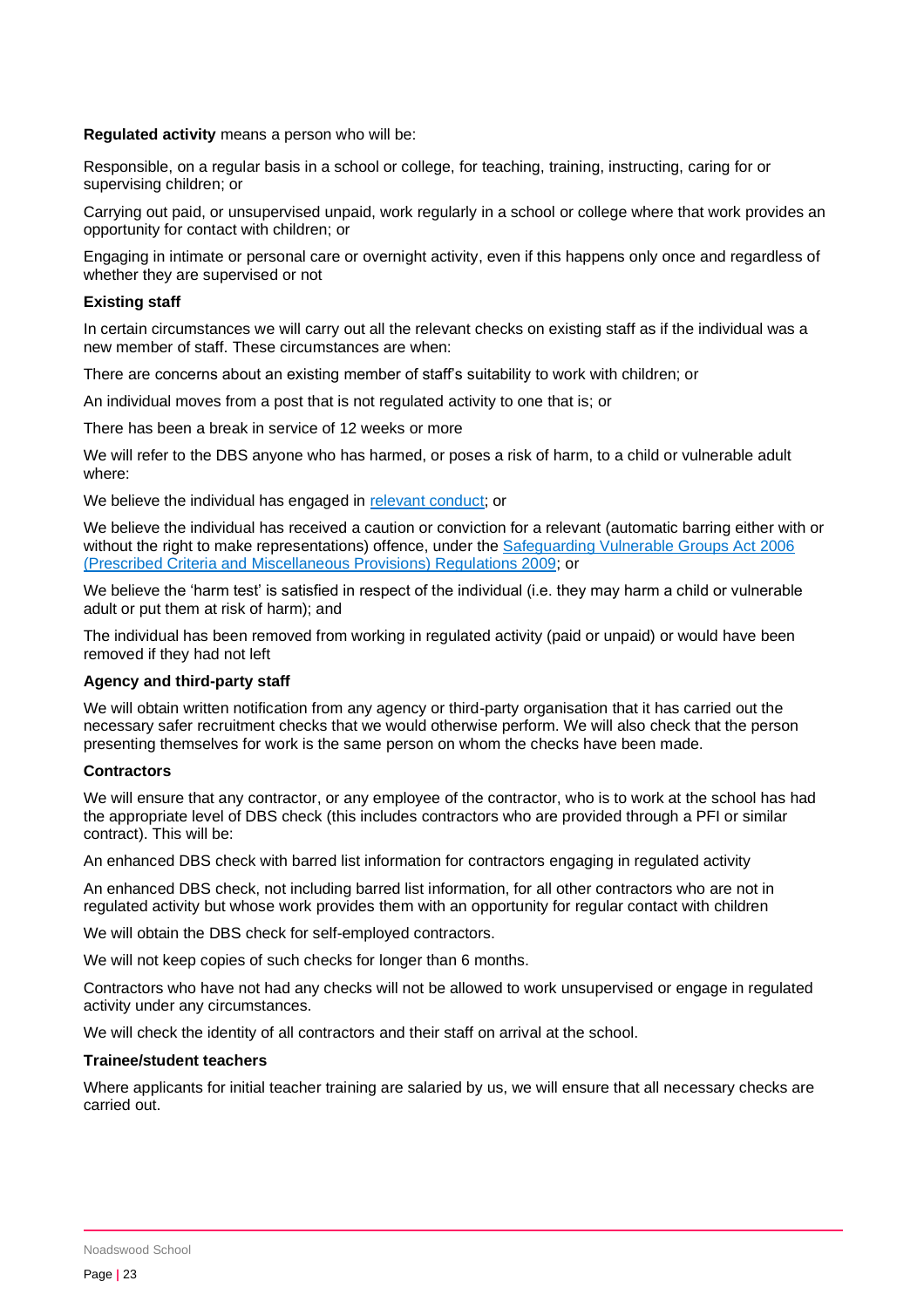Where trainee teachers are fee-funded, we will obtain written confirmation from the training provider that necessary checks have been carried out and that the trainee has been judged by the provider to be suitable to work with children.

#### **Volunteers**

We will:

Never leave an unchecked volunteer unsupervised or allow them to work in regulated activity

Obtain an enhanced DBS check with barred list information for all volunteers who are new to working in regulated activity

Carry out a risk assessment when deciding whether to seek an enhanced DBS check without barred list information for any volunteers not engaging in regulated activity. We will retain a record of this risk assessment

. This will include our evaluation of any risks and control measures put in place, and any advice sought

#### **Governors and trustees**

All trustees, local governors and members] will have an enhanced DBS check without barred list information.

They will have an enhanced DBS check with barred list information if working in regulated activity.

All proprietors, trustees, local governors and members will also have the following checks:

A section 128 check (to check prohibition on participation in management under [section 128 of the Education](https://www.legislation.gov.uk/ukpga/2008/25/section/128)  [and Skills Act 2008\)](https://www.legislation.gov.uk/ukpga/2008/25/section/128).

#### Identity

Right to work in the UK

Other checks deemed necessary if they have lived or worked outside the UK

### **Staff working in alternative provision settings**

Where we place a pupil with an alternative provision provider, we obtain written confirmation from the provider that they have carried out the appropriate safeguarding checks on individuals working there that we would otherwise perform.

### **Adults who supervise pupils on work experience**

When organising work experience, we will ensure that policies and procedures are in place to protect children from harm.

We will also consider whether it is necessary for barred list checks to be carried out on the individuals who supervise a pupil under 16 on work experience. This will depend on the specific circumstances of the work experience, including the nature of the supervision, the frequency of the activity being supervised, and whether the work is regulated activity.

### **Pupils staying with host families**

Where the school makes arrangements for pupils to be provided with care and accommodation by a host family to which they are not related (for example, during a foreign exchange visit), we will request enhanced DBS checks with barred list information on those people.

Where the school is organising such hosting arrangements overseas and host families cannot be checked in the same way, we will work with our partner schools abroad to ensure that similar assurances are undertaken prior to the visit.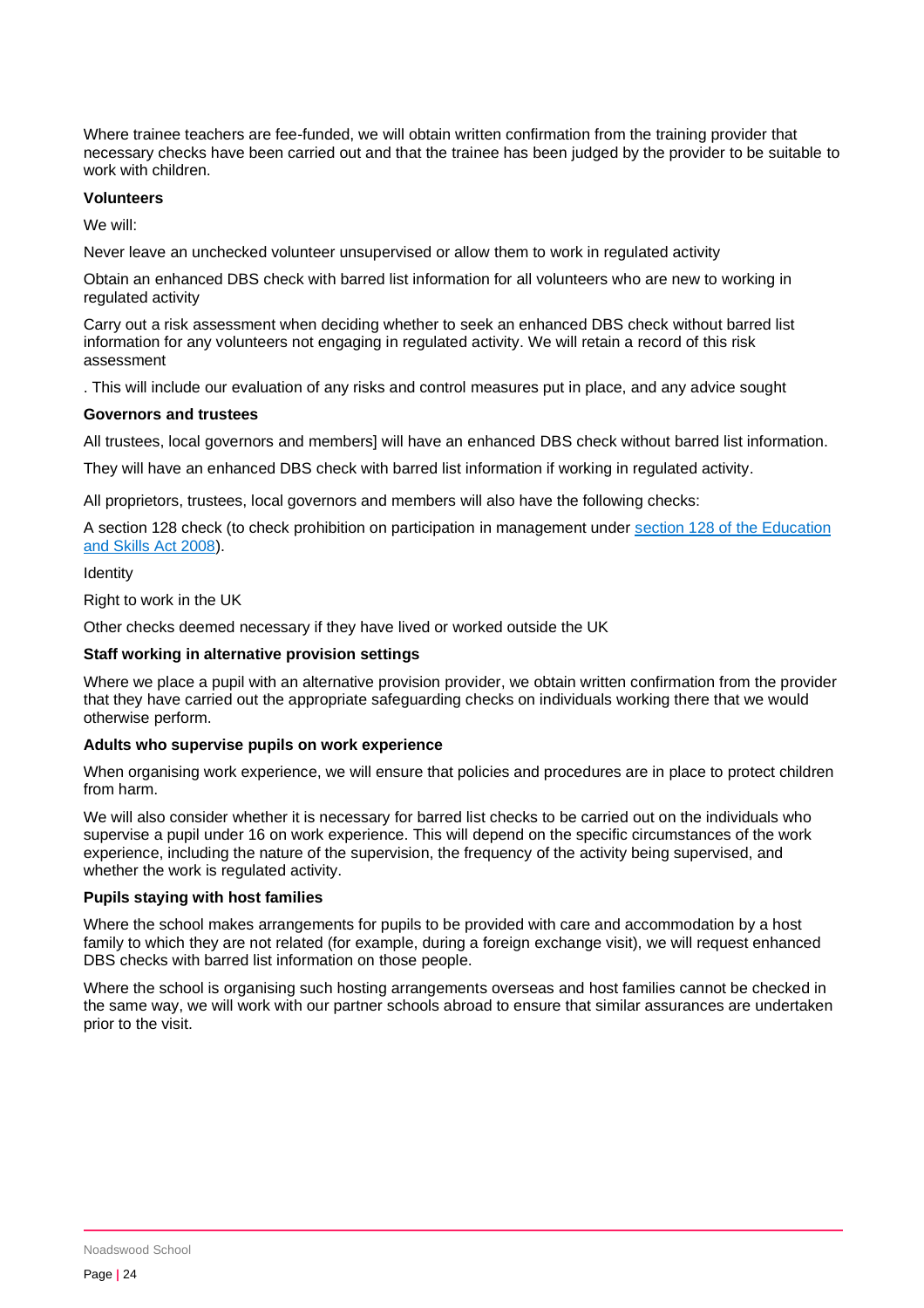## <span id="page-24-0"></span>**Appendix 3: allegations of abuse made against staff**

## **Section 1: allegations that may meet the harms threshold**

This section applies to all cases in which it is alleged that a current member of staff, including a supply teacher, volunteer or contractor, has:

Behaved in a way that has harmed a child, or may have harmed a child, and/or

Possibly committed a criminal offence against or related to a child, and/or

Behaved towards a child or children in a way that indicates he or she may pose a risk of harm to children, and/or

Behaved or may have behaved in a way that indicates they may not be suitable to work with children – this includes behaviour taking place both inside and outside of school

We will deal with any allegation of abuse quickly, in a fair and consistent way that provides effective child protection while also supporting the individual who is the subject of the allegation.

A 'case manager' will lead any investigation. This will be the headteacher, or the chair of governors where the headteacher is the subject of the allegation. The case manager will be identified at the earliest opportunity.

Our procedures for dealing with allegations will be applied with common sense and judgement.

## **Suspension of the accused until the case is resolved**

Suspension of the accused will not be the default position, and will only be considered in cases where there is reason to suspect that a child or other children is/are at risk of harm, or the case is so serious that there might be grounds for dismissal. In such cases, we will only suspend an individual if we have considered all other options available and there is no reasonable alternative.

Based on an assessment of risk, we will consider alternatives such as:

Redeployment within the school so that the individual does not have direct contact with the child or children concerned

Providing an assistant to be present when the individual has contact with children

Redeploying the individual to alternative work in the school so that they do not have unsupervised access to children

Moving the child or children to classes where they will not come into contact with the individual, making it clear that this is not a punishment and parents/carers have been consulted

Temporarily redeploying the individual to another role in a different location, for example to an alternative school or other work for the local authority.

If in doubt, the case manager will seek views from the school's personnel adviser and the designated officer at the local authority, as well as the police and children's social care where they have been involved.

## **Review of suspension following a safeguarding allegation:**

This review process will be conducted in line with Keeping Children Safe in Education (KCSiE); the process will be updated annually in line with changes to KCSiE.

The review will include consideration of the allegation itself, the original decision to suspend the employee and the relevant section of KCSiE, the current wording from which follows here:

#### *Based on advice from the school or college's HR provider and/or a risk analysis drawn up with the LADO, the following alternatives should be considered by the case manager before suspending a member of staff:*

- *Redeployment within the school or college so that the individual does not have direct contact with the child or children concerned;*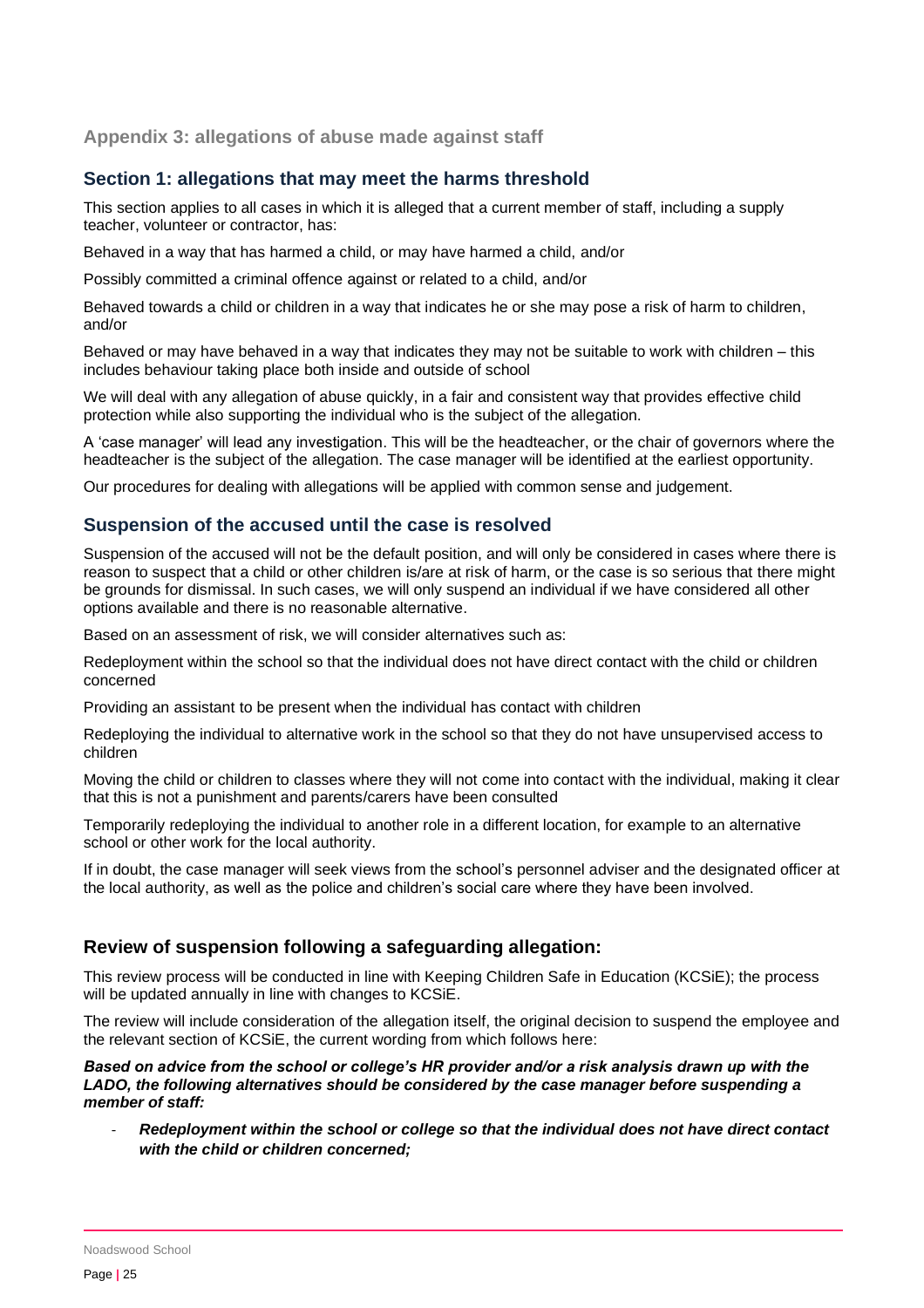- *Providing an assistant to be present when the individual has contact with children;*
- *Redeploying to alternative work in the school or college so the individual does not have unsupervised access to children;*
- *Moving the child or children to classes where they will not come into contact with the member of staff, but this decision should only be made if it is in the best interest of the child or children concerned and takes accounts of their views. It should be made making it clear that this is not a punishment and parents have been consulted; or*
- *Temporarily redeploying the member of staff to another role in a different location, for example to an alternative school or college or where available, work for the local authority or academy trust.*

#### *KCSiE Section 364*

The review will be conducted by the Designated Safeguarding Lead and/or Investigative Officer, then shared with the Headteacher, who will also consult the Trust's HR advisor, before making a decision that is then passed to the Chair/Vice-Chair/Committee Chair for approval. It will be important to involve just one Trustee in this decision making to avoid tainting others in the event of a future hearing.

## **Definitions for outcomes of allegation investigations**

**Substantiated:** there is sufficient evidence to prove the allegation

**Malicious:** there is sufficient evidence to disprove the allegation and there has been a deliberate act to deceive, or to cause harm to the subject of the allegation

**False:** there is sufficient evidence to disprove the allegation

**Unsubstantiated:** there is insufficient evidence to either prove or disprove the allegation (this does not imply guilt or innocence)

**Unfounded**: to reflect cases where there is no evidence or proper basis which supports the allegation being made

## **Procedure for dealing with allegations**

In the event of an allegation that meets the criteria above, the case manager will take the following steps:

Conduct basic enquiries in line with local procedures to establish the facts to help determine whether there is any foundation to the allegation before carrying on with the steps below

Discuss the allegation with the designated officer at the local authority. This is to consider the nature, content and context of the allegation and agree a course of action, including whether further enquiries are necessary to enable a decision on how to proceed, and whether it is necessary to involve the police and/or children's social care services. (The case manager may, on occasion, consider it necessary to involve the police *before* consulting the designated officer – for example, if the accused individual is deemed to be an immediate risk to children or there is evidence of a possible criminal offence. In such cases, the case manager will notify the designated officer as soon as practicably possible after contacting the police)

Inform the accused individual of the concerns or allegations and likely course of action as soon as possible after speaking to the designated officer (and the police or children's social care services, where necessary). Where the police and/or children's social care services are involved, the case manager will only share such information with the individual as has been agreed with those agencies

Where appropriate (in the circumstances described above), carefully consider whether suspension of the individual from contact with children at the school is justified or whether alternative arrangements such as those outlined above can be put in place. Advice will be sought from the designated officer, police and/or children's social care services, as appropriate

Where the case manager is concerned about the welfare of other children in the community or the individual's family, they will discuss these concerns with the DSL and make a risk assessment of the situation. If necessary, the DSL may make a referral to children's social care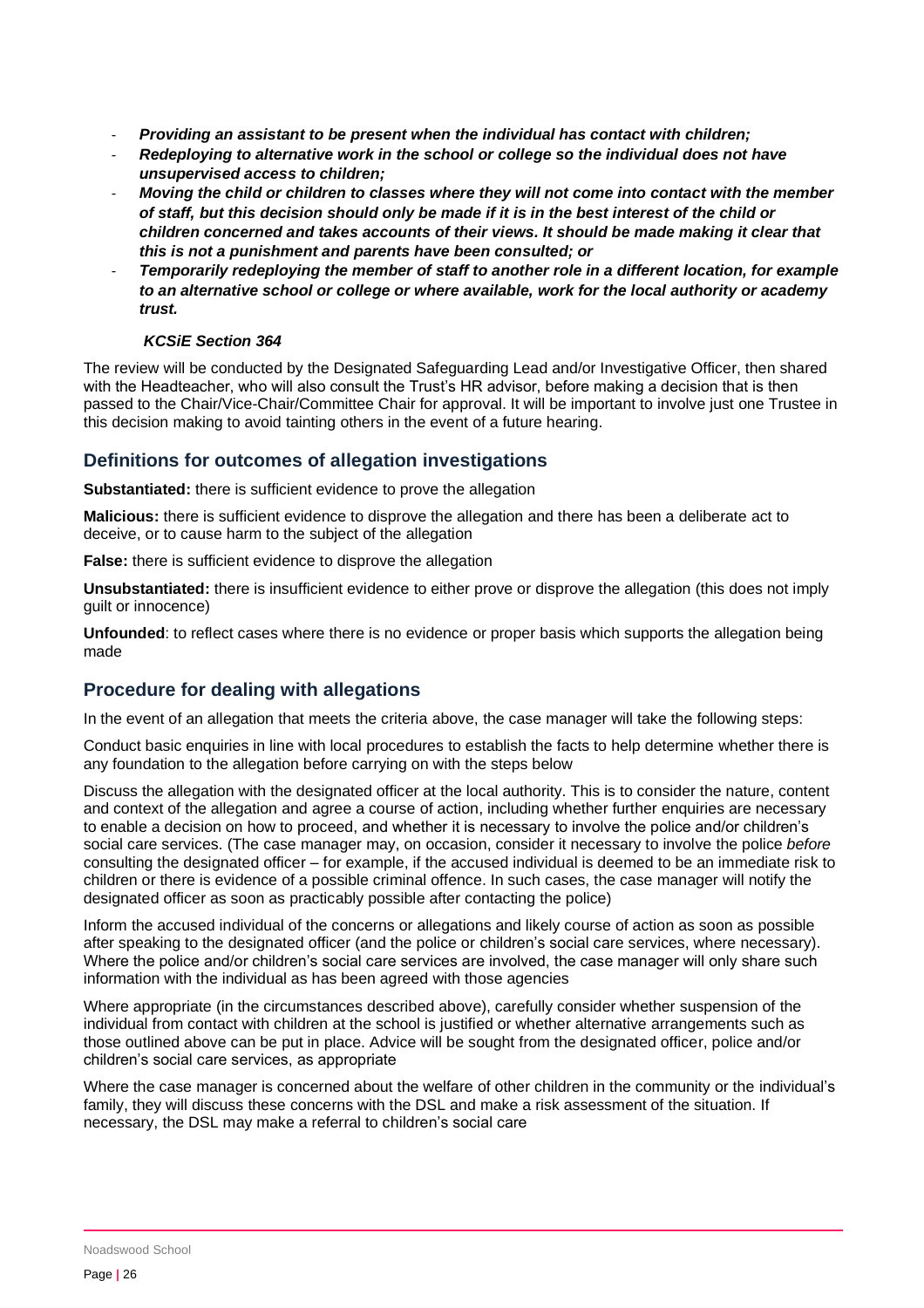**If immediate suspension is considered necessary**, agree and record the rationale for this with the designated officer. The record will include information about the alternatives to suspension that have been considered, and why they were rejected. Written confirmation of the suspension will be provided to the individual facing the allegation or concern within 1 working day, and the individual will be given a named contact at the school and their contact details

**If it is decided that no further action is to be taken** in regard to the subject of the allegation or concern, record this decision and the justification for it and agree with the designated officer what information should be put in writing to the individual and by whom, as well as what action should follow both in respect of the individual and those who made the initial allegation

**If it is decided that further action is needed**, take steps as agreed with the designated officer to initiate the appropriate action in school and/or liaise with the police and/or children's social care services as appropriate

Provide effective support for the individual facing the allegation or concern, including appointing a named representative to keep them informed of the progress of the case and considering what other support is appropriate. Further support is available via the school's HR advisors, union representatives, the Hampshire Employee Support Service. The individual will also be offered weekly contact via a member of the Senior Leadership Team.

Inform the parents or carers of the child/children involved about the allegation as soon as possible if they do not already know (following agreement with children's social care services and/or the police, if applicable). The case manager will also inform the parents or carers of the requirement to maintain confidentiality about any allegations made against teachers (where this applies) while investigations are ongoing. Any parent or carer who wishes to have the confidentiality restrictions removed in respect of a teacher will be advised to seek legal advice

Keep the parents or carers of the child/children involved informed of the progress of the case (only in relation to their child – no information will be shared regarding the staff member)

Make a referral to the DBS where it is thought that the individual facing the allegation or concern has engaged in conduct that harmed or is likely to harm a child, or if the individual otherwise poses a risk of harm to a child

If the school is made aware that the secretary of state has made an interim prohibition order in respect of an individual, we will immediately suspend that individual from teaching, pending the findings of the investigation by the Teaching Regulation Agency.

Where the police are involved, wherever possible the school will ask the police at the start of the investigation to obtain consent from the individuals involved to share their statements and evidence for use in the school's disciplinary process, should this be required at a later point.

### **Additional considerations for supply teachers and all contracted staff**

If there are concerns or an allegation is made against someone not directly employed by the school, such as a supply teacher or contracted staff member provided by an agency, we will take the actions below in addition to our standard procedures.

We will not decide to stop using an individual due to safeguarding concerns without finding out the facts and liaising with our LADO to determine a suitable outcome

The governing board will discuss with the agency whether it is appropriate to suspend the individual, or redeploy them to another part of the school, while the school carries out the investigation

We will involve the agency fully, but the school will take the lead in collecting the necessary information and providing it to the LADO as required

We will address issues such as information sharing, to ensure any previous concerns or allegations known to the agency are taken into account (we will do this, for example, as part of the allegations management meeting or by liaising directly with the agency where necessary)

When using an agency, we will inform them of our process for managing allegations, and keep them updated about our policies as necessary, and will invite the agency's HR manager or equivalent to meetings as appropriate.

# **Timescales**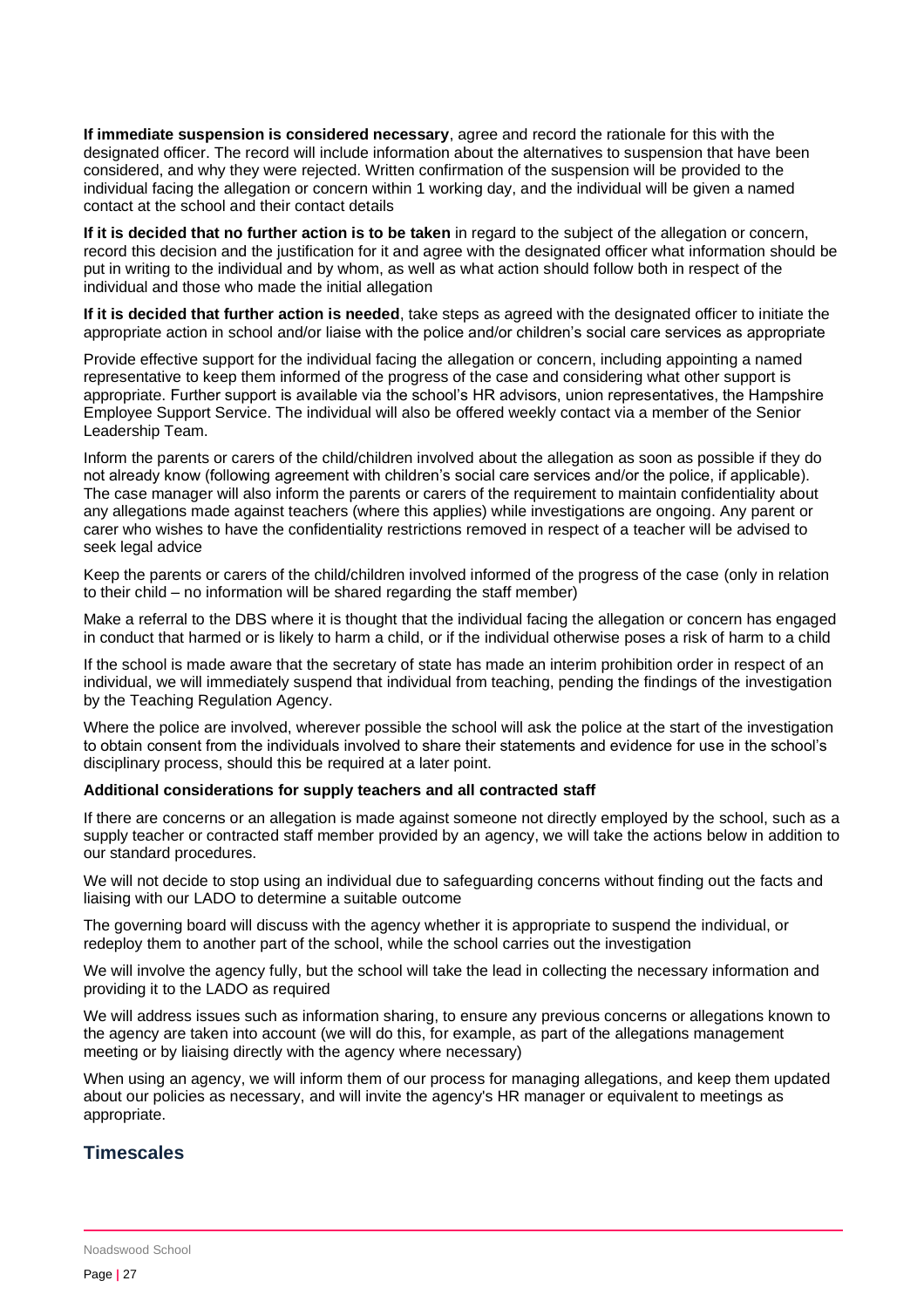We will deal with all allegations as quickly and effectively as possible and will endeavour to comply with the following timescales, where reasonably practicable:

Any cases where it is clear immediately that the allegation is unsubstantiated or malicious should be resolved within 1 week

If the nature of an allegation does not require formal disciplinary action, appropriate action should be taken within 3 working days

If a disciplinary hearing is required and can be held without further investigation, this should be held within 15 working days

However, these are objectives only and where they are not met, we will endeavour to take the required action as soon as possible thereafter.

## **Specific actions**

#### **Action following a criminal investigation or prosecution**

The case manager will discuss with the local authority's designated officer whether any further action, including disciplinary action, is appropriate and, if so, how to proceed, taking into account information provided by the police and/or children's social care services.

#### **Conclusion of a case where the allegation is substantiated**

If the allegation is substantiated and the individual is dismissed or the school ceases to use their services, or the individual resigns or otherwise ceases to provide their services, the school will make a referral to the DBS for consideration of whether inclusion on the barred lists is required.

If the individual concerned is a member of teaching staff, the school will consider whether to refer the matter to the Teaching Regulation Agency to consider prohibiting the individual from teaching.

#### **Individuals returning to work after suspension**

If it is decided on the conclusion of a case that an individual who has been suspended can return to work, the case manager will consider how best to facilitate this.

The case manager will also consider how best to manage the individual's contact with the child or children who made the allegation, if they are still attending the school.

#### **Unsubstantiated, unfounded, false or malicious reports**

If a report is:

Determined to be unsubstantiated, unfounded, false or malicious, the DSL will consider the appropriate next steps. If they consider that the child and/or person who made the allegation is in need of help, or the allegation may have been a cry for help, a referral to children's social care may be appropriate

Shown to be deliberately invented, or malicious, the school will consider whether any disciplinary action is appropriate against the individual(s) who made it

#### **Unsubstantiated, unfounded, false or malicious allegations**

If an allegation is:

Determined to be unsubstantiated, unfounded, false or malicious, the LADO and case manager will consider the appropriate next steps. If they consider that the child and/or person who made the allegation is in need of help, or the allegation may have been a cry for help, a referral to children's social care may be appropriate

Shown to be deliberately invented, or malicious, the school will consider whether any disciplinary action is appropriate against the individual(s) who made it

# **Confidentiality and information sharing**

The school will make every effort to maintain confidentiality and guard against unwanted publicity while an allegation is being investigated or considered.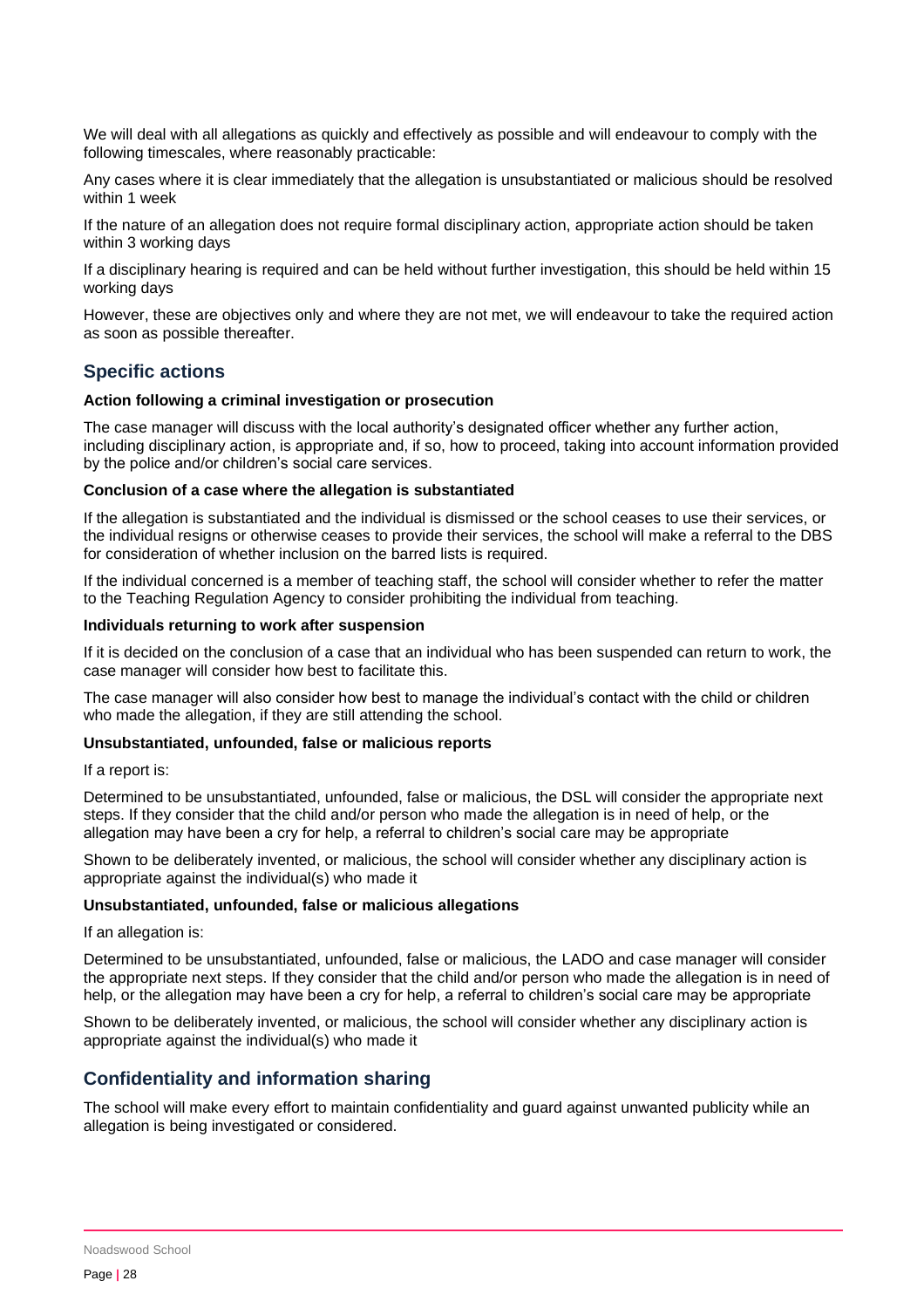The case manager will take advice from the LADO, police and children's social care services, as appropriate, to agree:

- Who needs to know about the allegation and what information can be shared
- How to manage speculation, leaks and gossip, including how to make parents or carers of a child/children involved aware of their obligations with respect to confidentiality
- What, if any, information can be reasonably given to the wider community to reduce speculation
- How to manage press interest if, and when, it arises

### **Record-keeping**

The case manager will maintain clear records about any case where the allegation or concern meets the criteria above and store them on the individual's confidential personnel file for the duration of the case.

The records of any allegation that, following an investigation, is found to be malicious or false will be deleted from the individual's personnel file (unless the individual consents for the records to be retained on the file).

For all other allegations (which are not found to be malicious or false), the following information will be kept on the file of the individual concerned:

- A clear and comprehensive summary of the allegation
- Details of how the allegation was followed up and resolved
- Notes of any action taken, decisions reached and the outcome
- A declaration on whether the information will be referred to in any future reference

In these cases, the school will provide a copy to the individual, in agreement with children's social care or the police as appropriate.

Where records contain information about allegations of sexual abuse, we will preserve these for the Independent Inquiry into Child Sexual Abuse (IICSA), for the term of the inquiry. We will retain all other records at least until the individual has reached normal pension age, or for 10 years from the date of the allegation if that is longer.

### **References**

When providing employer references, we will:

Not refer to any allegation that has been found to be false, unfounded, unsubstantiated or malicious, or any repeated allegations which have all been found to be false, unfounded, unsubstantiated or malicious

Include substantiated allegations, provided that the information is factual and does not include opinions

### **Learning lessons**

After any cases where the allegations are *substantiated*, the case manager will review the circumstances of the case with the local authority's designated officer to determine whether there are any improvements that we can make to the school's procedures or practice to help prevent similar events in the future.

This will include consideration of (as applicable):

- Issues arising from the decision to suspend the member of staff
- The duration of the suspension
- Whether or not the suspension was justified
- The use of suspension when the individual is subsequently reinstated. We will consider how future investigations of a similar nature could be carried out without suspending the individual

For all other cases, the case manager will consider the facts and determine whether any improvements can be made.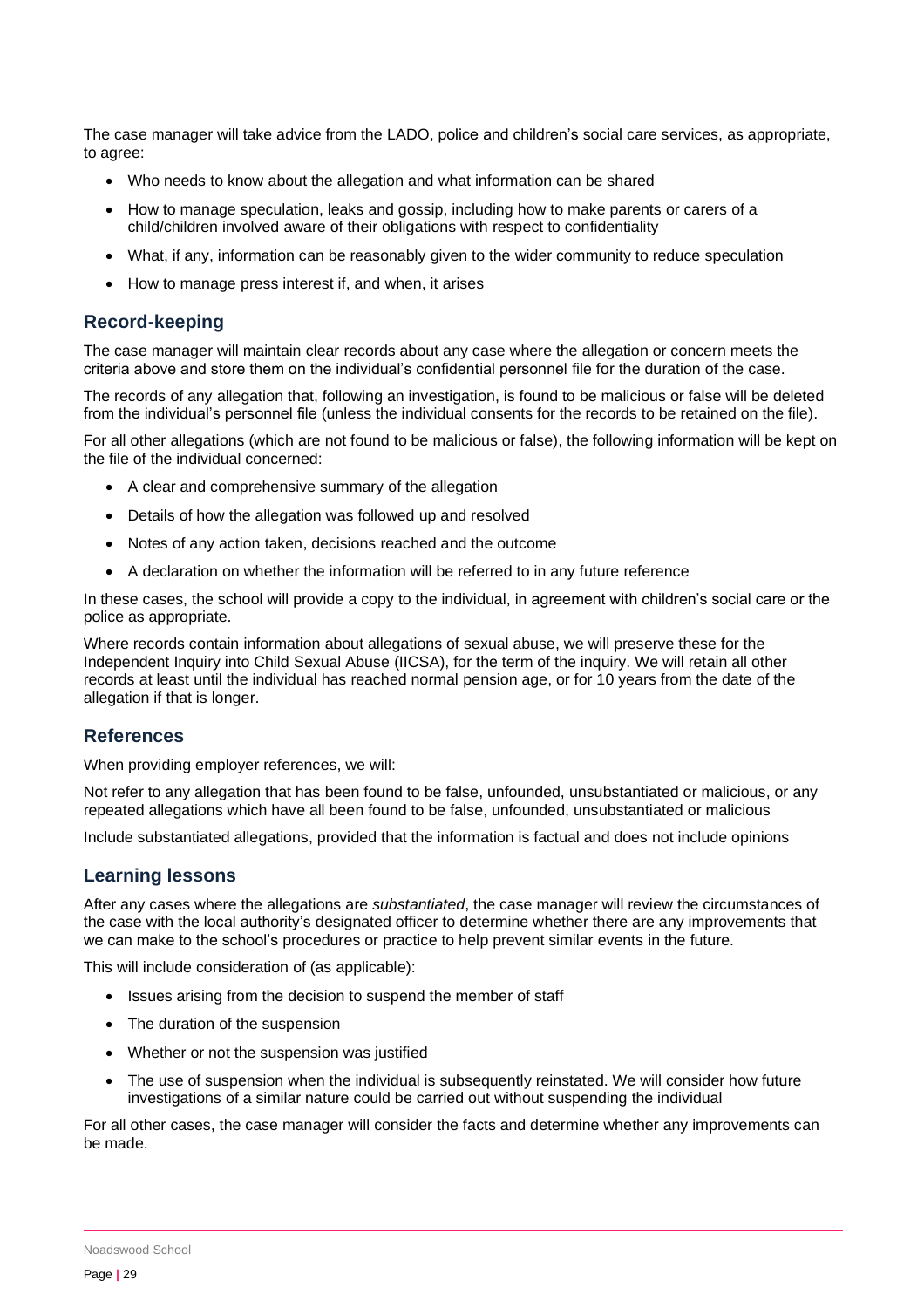## **Non-recent allegations**

Abuse can be reported, no matter how long ago it happened.

We will report any non-recent allegations made by a child to the LADO in line with our local authority's procedures for dealing with non-recent allegations.

Where an adult makes an allegation to the school that they were abused as a child, we will advise the individual to report the allegation to the police.

### **Section 2: concerns that do not meet the harm threshold**

This section applies to all concerns (including allegations) about members of staff, including supply teachers, volunteers and contractors, which do not meet the harm threshold set out in section 1 above.

Concerns may arise through, for example:

Suspicion

**Complaint** 

Disclosure made by a child, parent or other adult within or outside the school

Pre-employment vetting checks

We recognise the importance of responding to and dealing with any concerns in a timely manner to safeguard the welfare of children.

## **Definition of low-level concerns**

The term 'low-level' concern is any concern – no matter how small – that an adult working in or on behalf of the school may have acted in a way that:

Is inconsistent with the staff code of conduct, including inappropriate conduct outside of work, **and**

Does not meet the allegations threshold or is otherwise not considered serious enough to consider a referral to the designated officer at the local authority

Examples of such behaviour could include, but are not limited to:

Being overly friendly with children

Having favourites

Taking photographs of children on their mobile phone

Engaging with a child on a one-to-one basis in a secluded area or behind a closed door

Using inappropriate sexualised, intimidating or offensive language

### **Sharing low-level concerns**

We recognise the importance of creating a culture of openness, trust and transparency to encourage all staff to share low-level concerns so that they can be addressed appropriately.

We will create this culture by:

Ensuring staff are clear about what appropriate behaviour is, and are confident in distinguishing expected and appropriate behaviour from concerning, problematic or inappropriate behaviour, in themselves and others

Empowering staff to share any low-level concerns as per section 7.7 of this policy

Empowering staff to self-refer

Addressing unprofessional behaviour and supporting the individual to correct it at an early stage

Providing a responsive, sensitive and proportionate handling of such concerns when they are raised

Helping to identify any weakness in the school's safeguarding system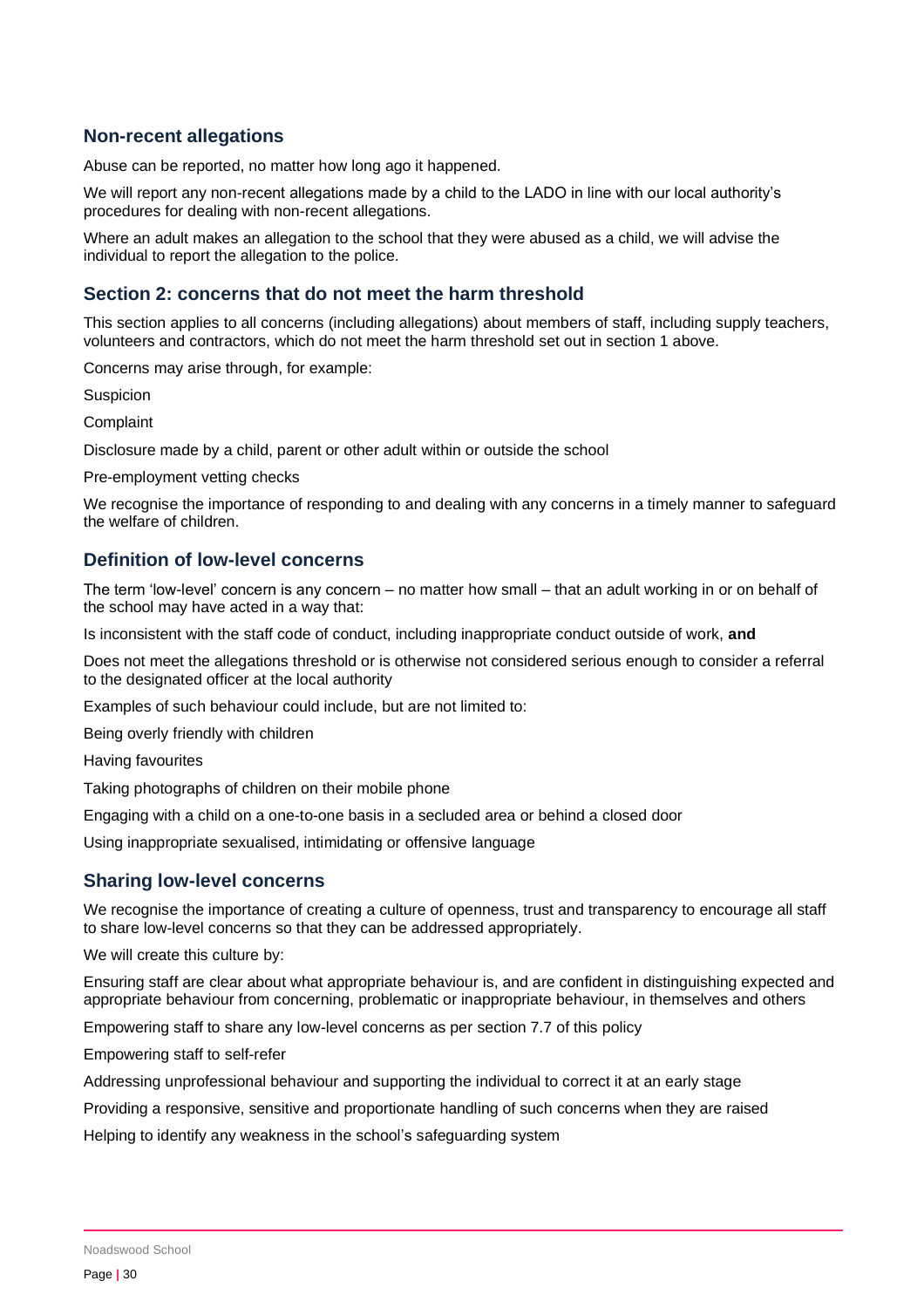# **Responding to low-level concerns**

If the concern is raised via a third party, the headteacher will collect evidence where necessary by speaking:

Directly to the person who raised the concern, unless it has been raised anonymously

To the individual involved and any witnesses

The headteacher will use the information collected to categorise the type of behaviour and determine any further action, in line with the school's code of conduct.

# **Record keeping**

All low-level concerns will be recorded in writing. In addition to details of the concern raised, records will include the context in which the concern arose, any action taken and the rationale for decisions and action taken.

Records will be:

Kept confidential, held securely and comply with the DPA 2018 and UK GDPR

Reviewed so that potential patterns of concerning, problematic or inappropriate behaviour can be identified. Where a pattern of such behaviour is identified, we will decide on a course of action, either through our disciplinary procedures or, where a pattern of behaviour moves from a concern to meeting the harms threshold as described in section 1 of this appendix, we will refer it to the designated officer at the local authority

Retained at least until the individual leaves employment at the school

Where a low-level concern relates to a supply teacher or contractor, we will notify the individual's employer, so any potential patterns of inappropriate behaviour can be identified.

# **References**

We will not include low-level concerns in references unless:

The concern (or group of concerns) has met the threshold for referral to the designated officer at the local authority and is found to be substantiated; and/or

The concern (or group of concerns) relates to issues which would ordinarily be included in a reference, such as misconduct or poor performance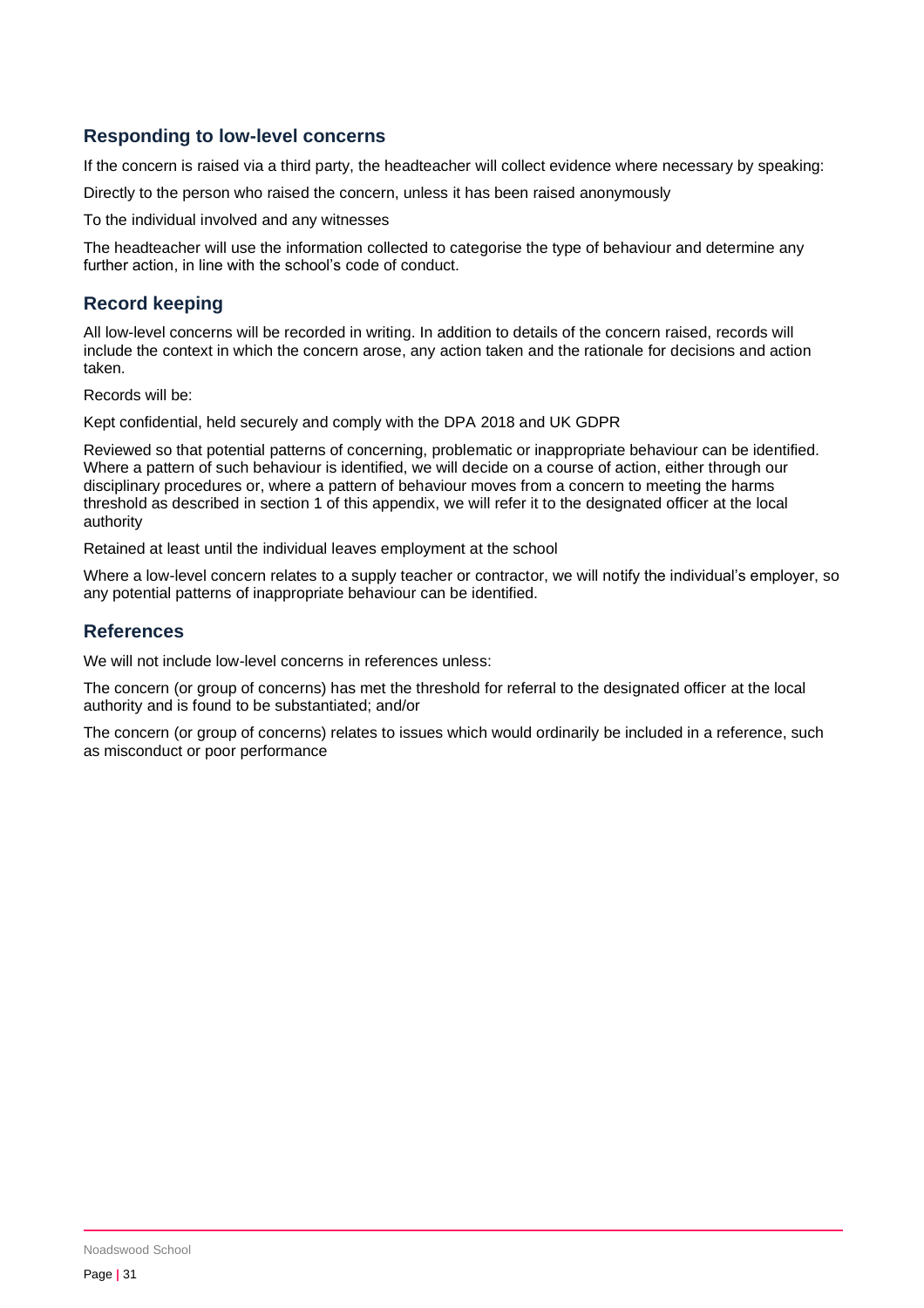## <span id="page-31-0"></span>**Appendix 4: specific safeguarding issues**

# **Children missing from education**

A child going missing from education, particularly repeatedly, can be a warning sign of a range of safeguarding issues. This might include abuse or neglect, such as sexual abuse or exploitation or child criminal exploitation, or issues such as mental health problems, substance abuse, radicalisation, FGM or forced marriage.

There are many circumstances where a child may become missing from education, but some children are particularly at risk. These include children who:

- > Are at risk of harm or neglect
- > Are at risk of forced marriage or FGM
- Come from Gypsy, Roma, or Traveller families
- > Come from the families of service personnel
- Go missing or run away from home or care
- > Are supervised by the youth justice system
- > Cease to attend a school
- Come from new migrant families

We will follow our procedures for unauthorised absence and for dealing with children who go missing from education, particularly on repeat occasions, to help identify the risk of abuse and neglect, including sexual exploitation, and to help prevent the risks of going missing in future. This includes informing the local authority if a child leaves the school without a new school being named, and adhering to requirements with respect to sharing information with the local authority, when applicable, when removing a child's name from the admission register at non-standard transition points.

Staff will be trained in signs to look out for and the individual triggers to be aware of when considering the risks of potential safeguarding concerns which may be related to being missing, such as travelling to conflict zones, FGM and forced marriage.

If a staff member suspects that a child is suffering from harm or neglect, we will follow local child protection procedures, including with respect to making reasonable enquiries. We will make an immediate referral to the local authority children's social care team, and the police, if the child is suffering or likely to suffer from harm, or in immediate danger.

## **Child criminal exploitation**

Child criminal exploitation (CCE) is a form of abuse where an individual or group takes advantage of an imbalance of power to coerce, control, manipulate or deceive a child into criminal activity, in exchange for something the victim needs or wants, and/or for the financial or other advantage of the perpetrator or facilitator, and/or through violence or the threat of violence.

The abuse can be perpetrated by males or females, and children or adults. It can be a one-off occurrence or a series of incidents over time, and range from opportunistic to complex organised abuse.

The victim can be exploited even when the activity appears to be consensual. It does not always involve physical contact and can happen online. For example, young people may be forced to work in cannabis factories, coerced into moving drugs or money across the country (county lines), forced to shoplift or pickpocket, or to threaten other young people.

Indicators of CCE can include a child:

Appearing with unexplained gifts or new possessions

Associating with other young people involved in exploitation

Suffering from changes in emotional wellbeing

Misusing drugs and alcohol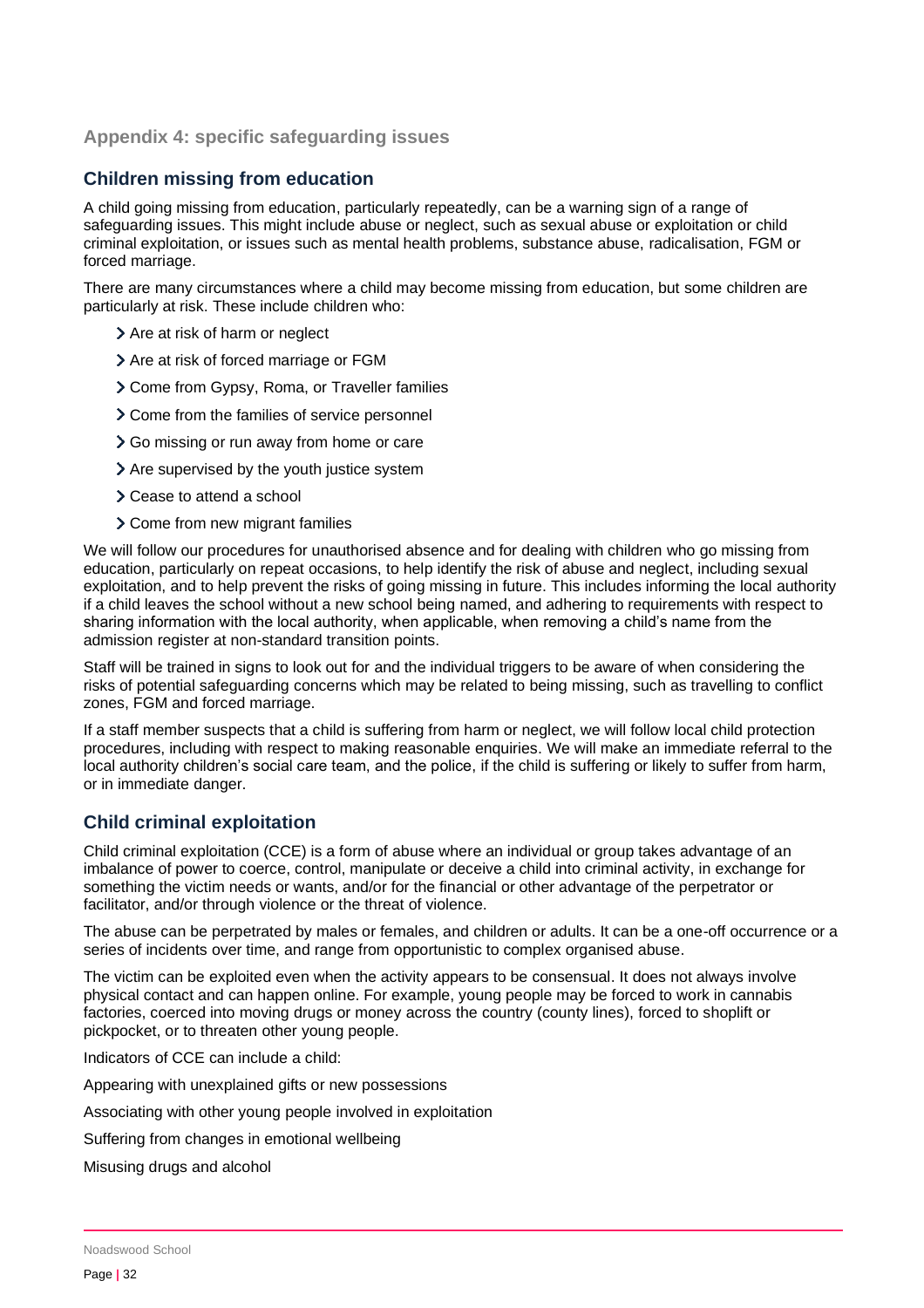Going missing for periods of time or regularly coming home late

Regularly missing school or education

Not taking part in education

If a member of staff suspects CCE, they will discuss this with the DSL. The DSL will trigger the local safeguarding procedures, including a referral to the local authority's children's social care team and the police, if appropriate.

## **Child sexual exploitation**

Child sexual exploitation (CSE) is a form of child sexual abuse where an individual or group takes advantage of an imbalance of power to coerce, manipulate or deceive a child into sexual activity, in exchange for something the victim needs or wants and/or for the financial advantage or increased status of the perpetrator or facilitator. It may, or may not, be accompanied by violence or threats of violence.

The abuse can be perpetrated by males or females, and children or adults. It can be a one-off occurrence or a series of incidents over time, and range from opportunistic to complex organised abuse.

The victim can be exploited even when the activity appears to be consensual. Children or young people who are being sexually exploited may not understand that they are being abused. They often trust their abuser and may be tricked into believing they are in a loving, consensual relationship.

CSE can include both physical contact (penetrative and non-penetrative acts) and non-contact sexual activity. It can also happen online. For example, young people may be persuaded or forced to share sexually explicit images of themselves, have sexual conversations by text, or take part in sexual activities using a webcam. CSE may also occur without the victim's immediate knowledge, for example through others copying videos or images.

In addition to the CCE indicators above, indicators of CSE can include a child:

Having an older boyfriend or girlfriend

Suffering from sexually transmitted infections or becoming pregnant

If a member of staff suspects CSE, they will discuss this with the DSL. The DSL will trigger the local safeguarding procedures, including a referral to the local authority's children's social care team and the police, if appropriate.

### **Domestic abuse**

Children can witness and be adversely affected by domestic abuse and/or violence at home where it occurs between family members. In some cases, a child may blame themselves for the abuse or may have had to leave the family home as a result.

Types of domestic abuse include intimate partner violence, abuse by family members, teenage relationship abuse and child/adolescent to parent violence and abuse. Anyone can be a victim of domestic abuse, regardless of gender, age, ethnicity, socioeconomic status, sexuality or background, and domestic abuse can take place inside or outside of the home.

Older children may also experience domestic abuse and/or violence in their own personal relationships.

Exposure to domestic abuse and/or violence can have a serious, long-lasting emotional and psychological impact on children.

If police are called to an incident of domestic abuse and any children in the household have experienced the incident, the police will inform the key adult in school (usually the designated safeguarding lead) before the child or children arrive at school the following day.

The DSL will provide support according to the child's needs and update records about their circumstances.

### **Homelessness**

Being homeless or being at risk of becoming homeless presents a real risk to a child's welfare.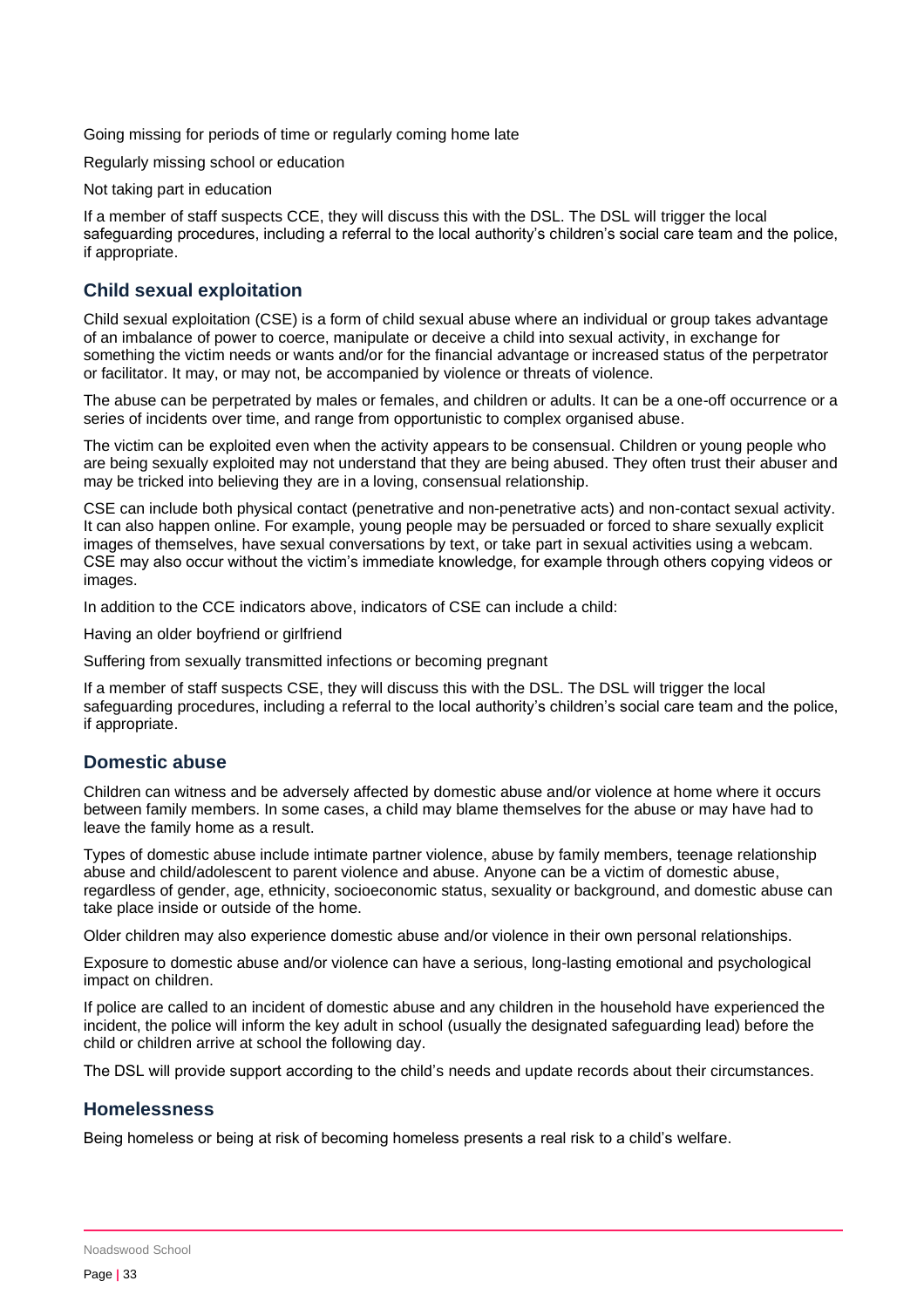The DSL deputies will be aware of contact details and referral routes in to the local housing authority so they can raise/progress concerns at the earliest opportunity (where appropriate and in accordance with local procedures).

Where a child has been harmed or is at risk of harm, the DSL will also make a referral to children's social care.

# **So-called 'honour-based' abuse (including FGM and forced marriage)**

So-called 'honour-based' abuse (HBA) encompasses incidents or crimes committed to protect or defend the honour of the family and/or community, including FGM, forced marriage, and practices such as breast ironing.

Abuse committed in this context often involves a wider network of family or community pressure and can include multiple perpetrators.

All forms of HBA are abuse and will be handled and escalated as such. All staff will be alert to the possibility of a child being at risk of HBA or already having suffered it. If staff have a concern, they will speak to the DSL, who will activate local safeguarding procedures.

#### **FGM**

The DSL will make sure that staff have access to appropriate training to equip them to be alert to children affected by FGM or at risk of FGM.

Section 7.3 of this policy sets out the procedures to be followed if a staff member discovers that an act of FGM appears to have been carried out or suspects that a pupil is at risk of FGM.

Indicators that FGM has already occurred include:

- A pupil confiding in a professional that FGM has taken place
- A mother/family member disclosing that FGM has been carried out
- A family/pupil already being known to social services in relation to other safeguarding issues

A girl:

- Having difficulty walking, sitting or standing, or looking uncomfortable
- Finding it hard to sit still for long periods of time (where this was not a problem previously)
- Spending longer than normal in the bathroom or toilet due to difficulties urinating
- Having frequent urinary, menstrual or stomach problems
- Avoiding physical exercise or missing PE
- Being repeatedly absent from school, or absent for a prolonged period
- Demonstrating increased emotional and psychological needs for example, withdrawal or depression, or significant change in behaviour
- Being reluctant to undergo any medical examinations
- Asking for help, but not being explicit about the problem
- Talking about pain or discomfort between her legs

Potential signs that a pupil may be at risk of FGM include:

- The girl's family having a history of practising FGM (this is the biggest risk factor to consider)
- FGM being known to be practised in the girl's community or country of origin
- A parent or family member expressing concern that FGM may be carried out
- A family not engaging with professionals (health, education or other) or already being known to social care in relation to other safeguarding issues

> A girl: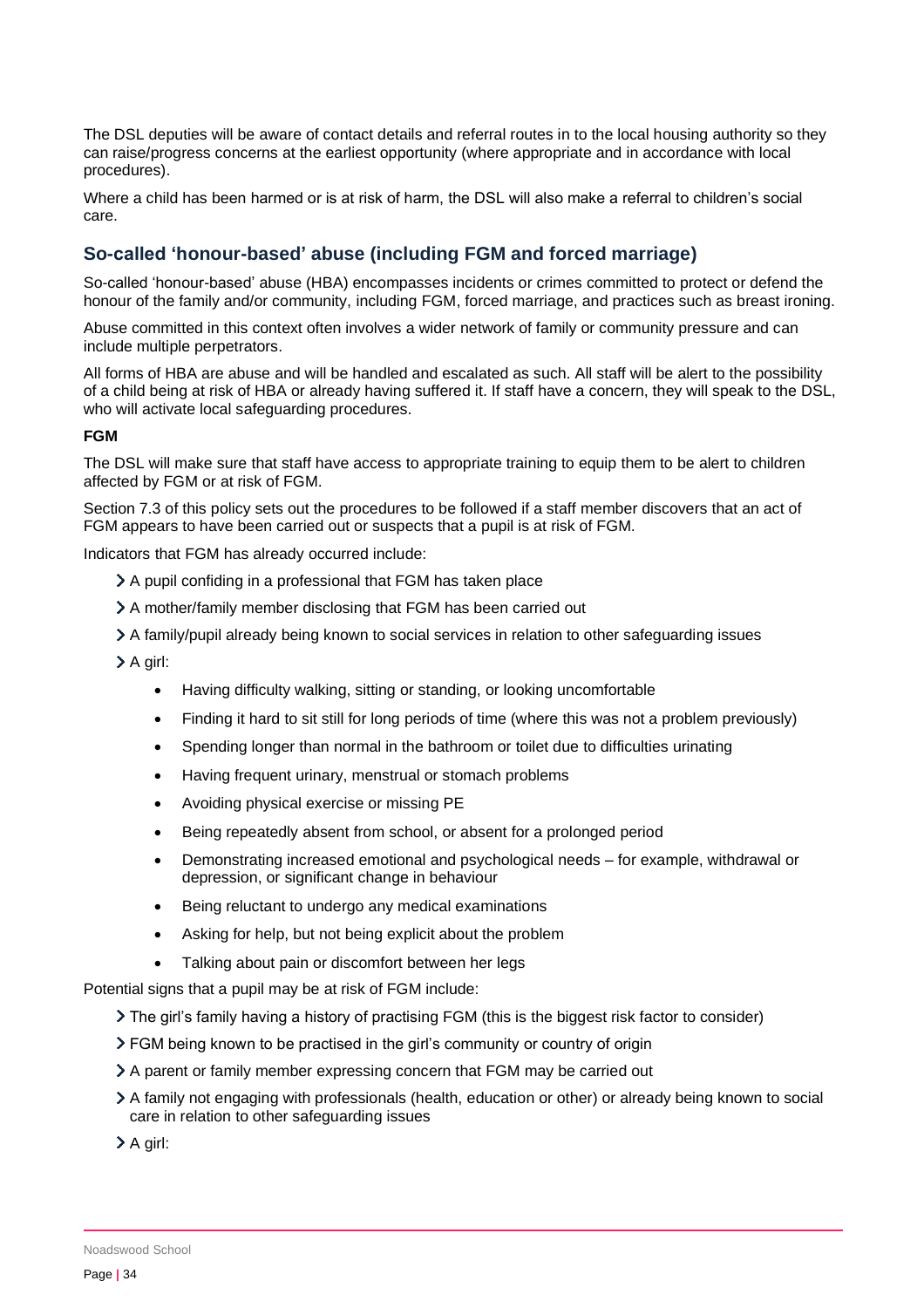- Having a mother, older sibling or cousin who has undergone FGM
- Having limited level of integration within UK society
- Confiding to a professional that she is to have a "special procedure" or to attend a special occasion to "become a woman"
- Talking about a long holiday to her country of origin or another country where the practice is prevalent, or parents/carers stating that they or a relative will take the girl out of the country for a prolonged period
- Requesting help from a teacher or another adult because she is aware or suspects that she is at immediate risk of FGM
- Talking about FGM in conversation for example, a girl may tell other children about it (although it is important to take into account the context of the discussion)
- Being unexpectedly absent from school
- Having sections missing from her 'red book' (child health record) and/or attending a travel clinic or equivalent for vaccinations/anti-malarial medication

The above indicators and risk factors are not intended to be exhaustive.

#### **Forced marriage**

Forcing a person into marriage is a crime. A forced marriage is one entered into without the full and free consent of one or both parties and where violence, threats, or any other form of coercion is used to cause a person to enter into a marriage. Threats can be physical or emotional and psychological.

Staff will receive training around forced marriage and the presenting symptoms. We are aware of the 'one chance' rule, i.e. we may only have one chance to speak to the potential victim and only one chance to save them.

If a member of staff suspects that a pupil is being forced into marriage, they will speak to the pupil about their concerns in a secure and private place. They will then report this to the DSL.

The DSL will:

- Speak to the pupil about the concerns in a secure and private place
- Activate the local safeguarding procedures and refer the case to the local authority's designated officer
- Seek advice from the Forced Marriage Unit on 020 7008 0151 or [fmu@fco.gov.uk](mailto:fmu@fco.gov.uk)
- Refer the pupil to an education welfare officer, pastoral tutor, learning mentor, or school counsellor, as appropriate

## **Preventing radicalisation**

**Radicalisation** refers to the process by which a person comes to support terrorism and extremist ideologies associated with terrorist groups

**Extremism** is vocal or active opposition to fundamental British values, such as democracy, the rule of law, individual liberty, and mutual respect and tolerance of different faiths and beliefs. This also includes calling for the death of members of the armed forces

**Terrorism** is an action that:

- Endangers or causes serious violence to a person/people;
- Causes serious damage to property; or
- Seriously interferes or disrupts an electronic system

The use or threat of terrorism must be designed to influence the government or to intimidate the public and is made for the purpose of advancing a political, religious or ideological cause.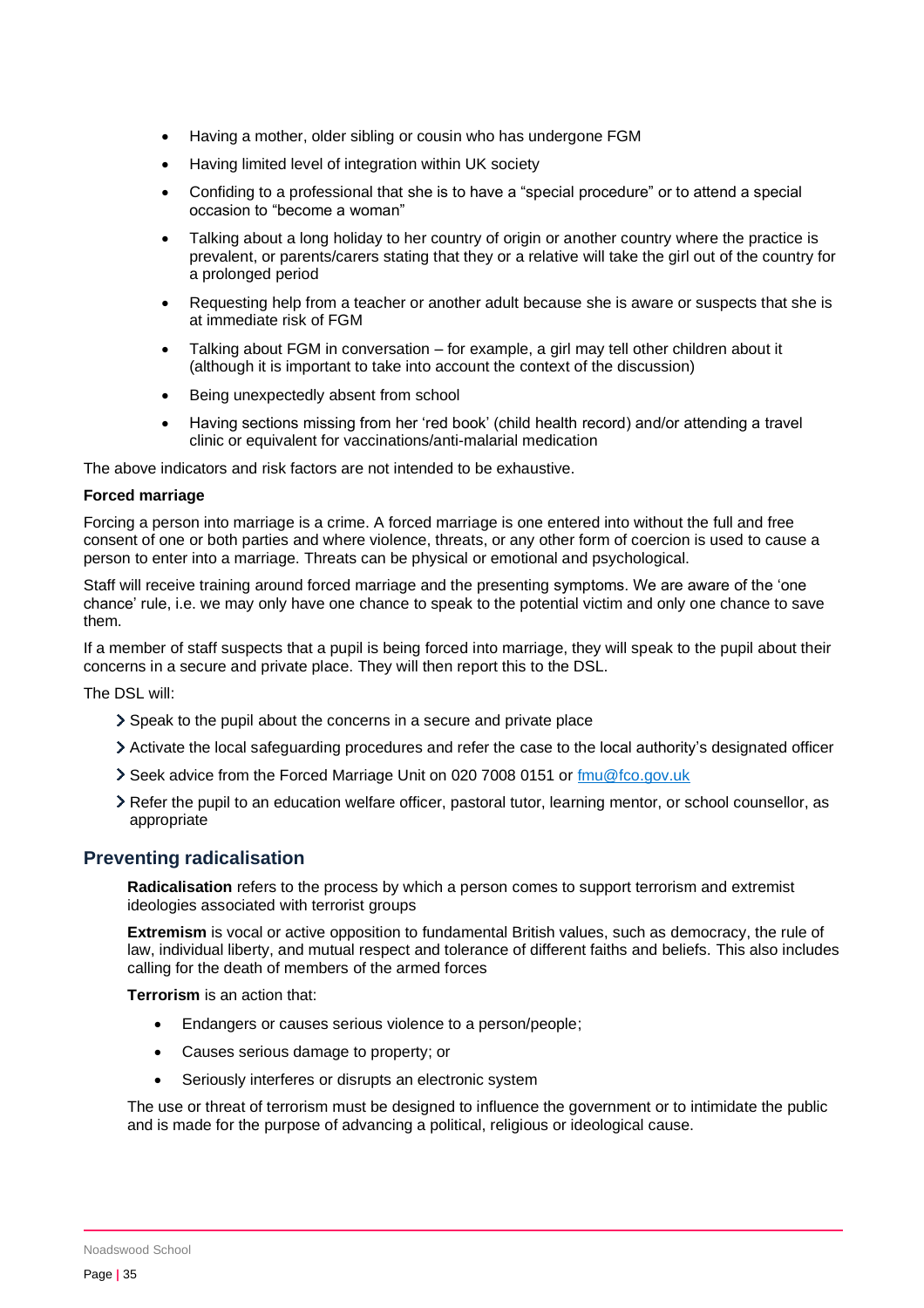Schools have a duty to prevent children from being drawn into terrorism. The DSL will undertake Prevent awareness training and make sure that staff have access to appropriate training to equip them to identify children at risk.

We will assess the risk of children in our school being drawn into terrorism. This assessment will be based on an understanding of the potential risk in our local area, in collaboration with our local safeguarding partners and local police force.

We will ensure that suitable internet filtering is in place, and equip our pupils to stay safe online at school and at home.

There is no single way of identifying an individual who is likely to be susceptible to an extremist ideology. Radicalisation can occur quickly or over a long period.

Staff will be alert to changes in pupils' behaviour.

The government website [Educate Against](http://educateagainsthate.com/parents/what-are-the-warning-signs/) Hate and charity [NSPCC](https://www.nspcc.org.uk/what-you-can-do/report-abuse/dedicated-helplines/protecting-children-from-radicalisation/) say that signs that a pupil is being radicalised can include:

- Refusal to engage with, or becoming abusive to, peers who are different from themselves
- Becoming susceptible to conspiracy theories and feelings of persecution
- Changes in friendship groups and appearance
- > Rejecting activities they used to enjoy
- Converting to a new religion
- Isolating themselves from family and friends
- > Talking as if from a scripted speech
- An unwillingness or inability to discuss their views
- A sudden disrespectful attitude towards others
- > Increased levels of anger
- Increased secretiveness, especially around internet use
- Expressions of sympathy for extremist ideologies and groups, or justification of their actions
- Accessing extremist material online, including on Facebook or Twitter
- > Possessing extremist literature
- Being in contact with extremist recruiters and joining, or seeking to join, extremist organisations

Children who are at risk of radicalisation may have low self-esteem, or be victims of bullying or discrimination. It is important to note that these signs can also be part of normal teenage behaviour – staff should have confidence in their instincts and seek advice if something feels wrong.

If staff are concerned about a pupil, they will follow our procedures set out in section 7.5 of this policy, including discussing their concerns with the DSL.

Staff should **always** take action if they are worried.

### **Peer-on-peer abuse**

Peer-on-peer abuse is when children abuse other children. This type of abuse can take place inside and outside of school and online.

Peer-on-peer abuse is most likely to include, but may not be limited to:

Bullying (including cyber-bullying, prejudice-based and discriminatory bullying)

Abuse in intimate personal relationships between peers

Physical abuse such as hitting, kicking, shaking, biting, hair pulling, or otherwise causing physical harm (this may include an online element which facilitates, threatens and/or encourages physical abuse)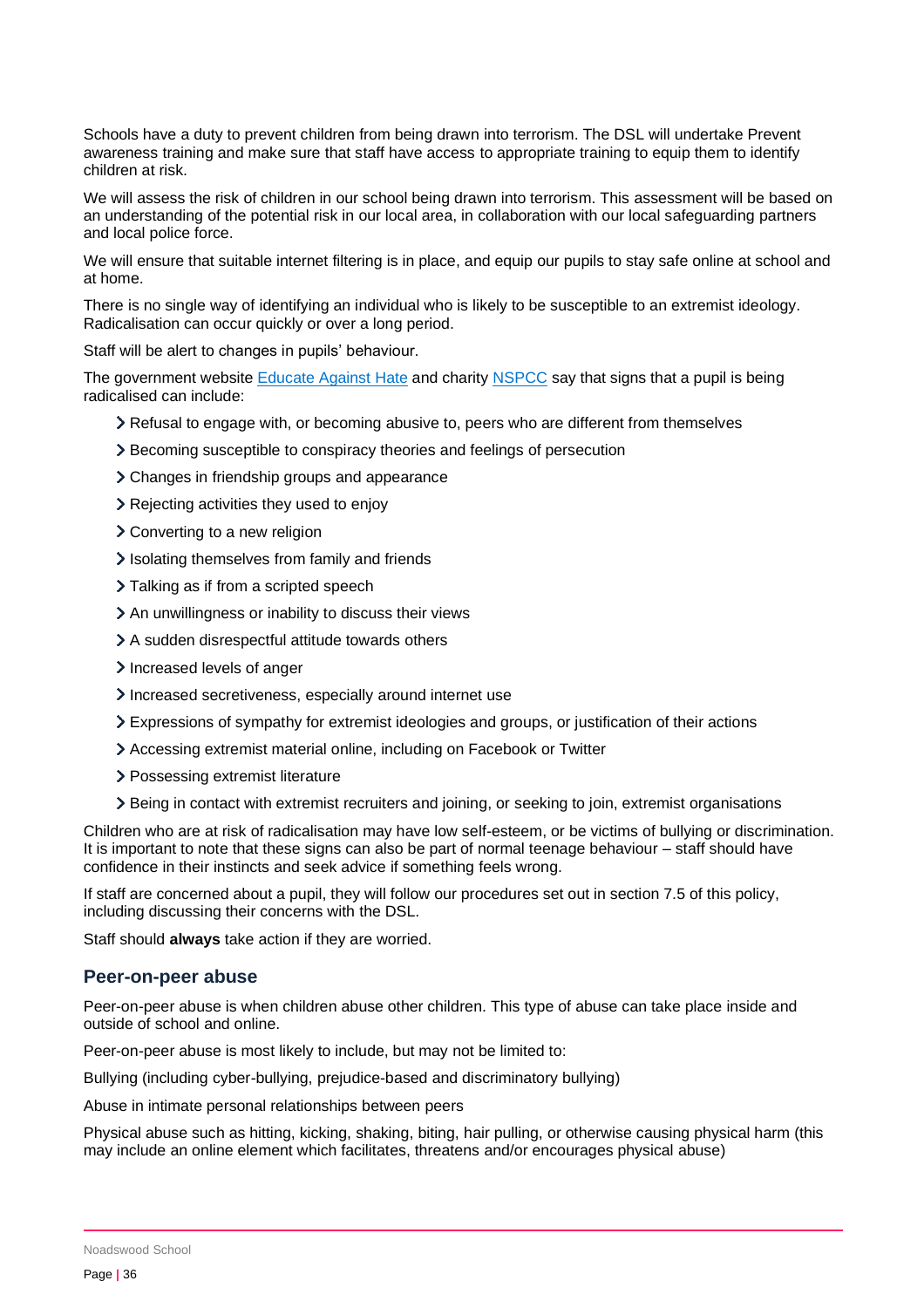Sexual violence, such as rape, assault by penetration and sexual assault (this may include an online element which facilitates, threatens and/or encourages sexual violence)

Sexual harassment, such as sexual comments, remarks, jokes and online sexual harassment, which may be standalone or part of a broader pattern of abuse

Causing someone to engage in sexual activity without consent, such as forcing someone to strip, touch themselves sexually, or to engage in sexual activity with a third party

Consensual and non-consensual sharing of nudes and semi nudes images and/or videos (also known as sexting or youth produced sexual imagery)

Upskirting, which typically involves taking a picture under a person's clothing without their permission, with the intention of viewing their genitals or buttocks to obtain sexual gratification, or cause the victim humiliation, distress or alarm

Initiation/hazing type violence and rituals (this could include activities involving harassment, abuse or humiliation used as a way of initiating a person into a group and may also include an online element)

Where children abuse their peers online, this can take the form of, for example, abusive, harassing, and misogynistic messages; the non-consensual sharing of indecent images, especially around chat groups; and the sharing of abusive images and pornography, to those who don't want to receive such content.

If staff have any concerns about peer-on-peer abuse, or a child makes a report to them, they will follow the procedures set out in section 7 of this policy, as appropriate. In particular, section 7.8 and 7.9 set out more detail about our school's approach to this type of abuse.

## **Sexual violence and sexual harassment between children in schools**

Sexual violence and sexual harassment can occur:

Between 2 children of any age and sex

Through a group of children sexually assaulting or sexually harassing a single child or group of children

Online and face to face (both physically and verbally)

Sexual violence and sexual harassment exist on a continuum and may overlap.

Children who are victims of sexual violence and sexual harassment will likely find the experience stressful and distressing. This will, in all likelihood, adversely affect their educational attainment and will be exacerbated if the alleged perpetrator(s) attends the same school.

If a victim reports an incident, it is essential that staff make sure they are reassured that they are being taken seriously and that they will be supported and kept safe. A victim should never be given the impression that they are creating a problem by reporting sexual violence or sexual harassment. Nor should a victim ever be made to feel ashamed for making a report.

Some groups are potentially more at risk. Evidence shows that girls, children with SEN and/or disabilities, and lesbian, gay, bisexual and transgender (LGBT) children are at greater risk.

Staff should be aware of the importance of:

Challenging inappropriate behaviours

Making clear that sexual violence and sexual harassment is not acceptable, will never be tolerated and is not an inevitable part of growing up

Challenging physical behaviours (potentially criminal in nature), such as grabbing bottoms, breasts and genitalia, pulling down trousers, flicking bras and lifting up skirts. Dismissing or tolerating such behaviours risks normalising them

If staff have any concerns about sexual violence or sexual harassment, or a child makes a report to them, they will follow the procedures set out in section 7 of this policy, as appropriate. In particular, section 7.8 and 7.9 set out more detail about our school's approach to this type of abuse.

## **Serious violence**